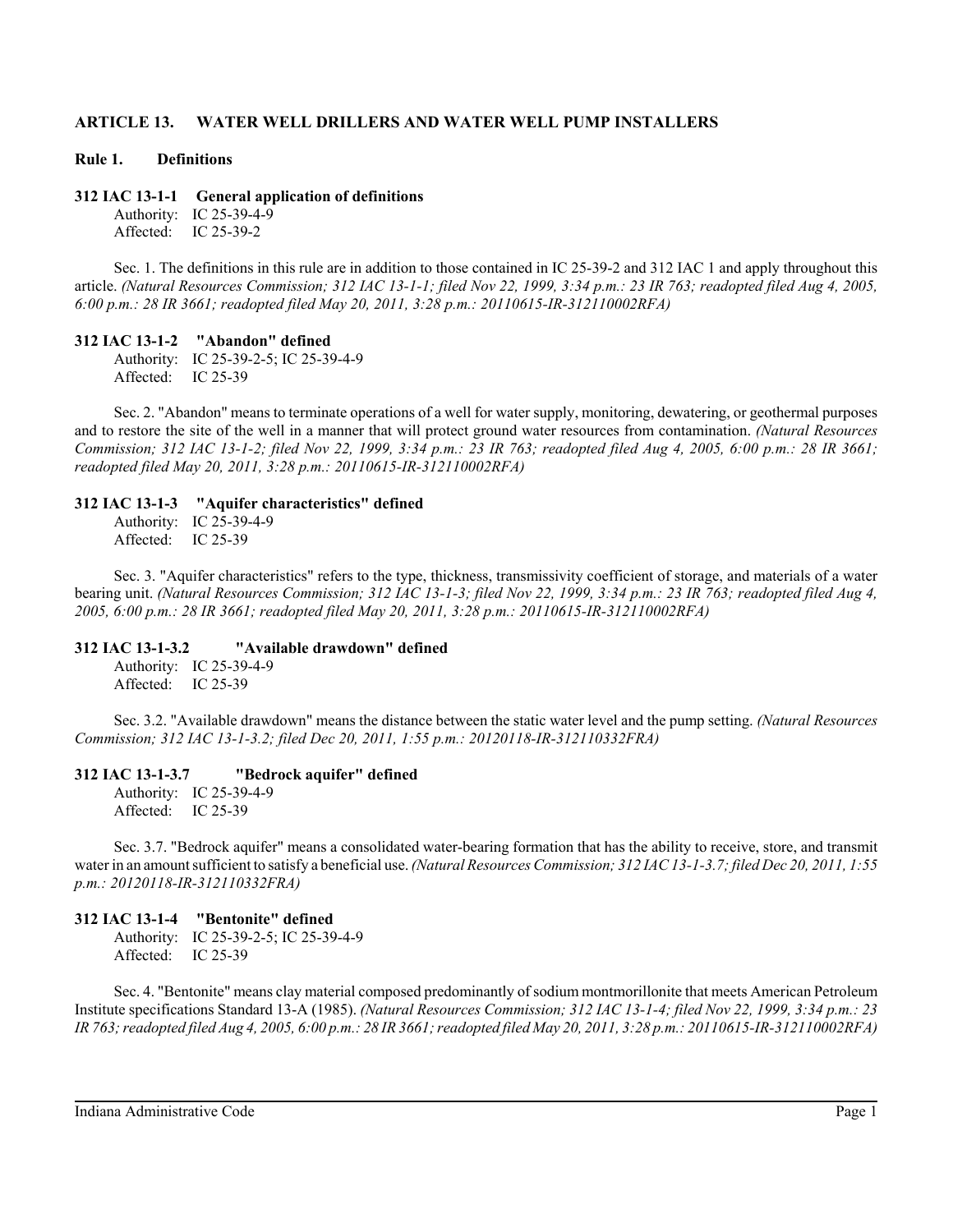## **312 IAC 13-1-5 "Bentonite slurry" defined**

Authority: IC 25-39-4-9 Affected: IC 25-39

Sec. 5. "Bentonite slurry" means a mixture, made according to manufacturer specifications, of water and commercial grouting or plugging bentonite that contains high concentrations of solids. The term does not include sodium bentonite products that contain low solid concentration or are designed for drilling fluid purposes. *(Natural Resources Commission; 312 IAC 13-1-5; filed Nov 22, 1999, 3:34 p.m.: 23 IR 763; readopted filed Aug 4, 2005, 6:00 p.m.: 28 IR 3661; readopted filed May 20, 2011, 3:28 p.m.: 20110615- IR-312110002RFA)*

# **312 IAC 13-1-6 "Bridge" defined**

Authority: IC 25-39-4-9 Affected: IC 25-39

Sec. 6. "Bridge" means a barrier created by any unwanted object or material that prevents the introduction of grouting materials in the borehole or well. *(Natural Resources Commission; 312 IAC 13-1-6; filed Nov 22, 1999, 3:34 p.m.: 23 IR 763; readopted filed Aug 4, 2005, 6:00 p.m.: 28 IR 3661; readopted filed May 20, 2011, 3:28 p.m.: 20110615-IR-312110002RFA)*

### **312 IAC 13-1-6.3 "Business day" defined**

Authority: IC 25-39-4-9 Affected: IC 25-39

Sec. 6.3. "Business day" has the meaning set forth in 610 IAC 6-1-2. *(Natural Resources Commission; 312 IAC 13-1-6.3; filed Dec 20, 2011, 1:55 p.m.: 20120118-IR-312110332FRA)*

### **312 IAC 13-1-7 "Coarse grade crushed bentonite" defined**

Authority: IC 25-39-4-9 Affected: IC 25-39

Sec. 7. "Coarse grade crushed bentonite" means natural bentonite crushed to an average size range of three-eighths  $(3)$  to three-fourths (¾) inches. *(Natural Resources Commission; 312 IAC 13-1-7; filed Nov 22, 1999, 3:34 p.m.: 23 IR 763; readopted filed Aug 4, 2005, 6:00 p.m.: 28 IR 3661; readopted filed May 20, 2011, 3:28 p.m.: 20110615-IR-312110002RFA)*

#### **312 IAC 13-1-8 "Competency examination" defined**

Authority: IC 25-39-4-9 Affected: IC 25-39

Sec. 8. "Competency examination" means an examination given by the department that is designed to establish the capability and skill of an individual to operate as a water well driller or water well pump installer. *(Natural Resources Commission; 312 IAC 13-1-8; filed Nov 22, 1999, 3:34 p.m.: 23 IR 763; readopted filed Aug 4, 2005, 6:00 p.m.: 28 IR 3661; readopted filed May 20, 2011, 3:28 p.m.: 20110615-IR-312110002RFA; filed Dec 20, 2011, 1:55 p.m.: 20120118-IR-312110332FRA)*

# **312 IAC 13-1-9 "Confined aquifer" defined**

Authority: IC 25-39-4-9 Affected: IC 25-39

Sec. 9. "Confined aquifer" means an aquifer that contains sufficient hydrostatic head to cause ground water to rise above the upper boundary of the aquifer. *(Natural Resources Commission; 312 IAC 13-1-9; filed Nov 22, 1999, 3:34 p.m.: 23 IR 764; readopted filed Aug 4, 2005, 6:00 p.m.: 28 IR 3661; readopted filed May 20, 2011, 3:28 p.m.: 20110615-IR-312110002RFA)*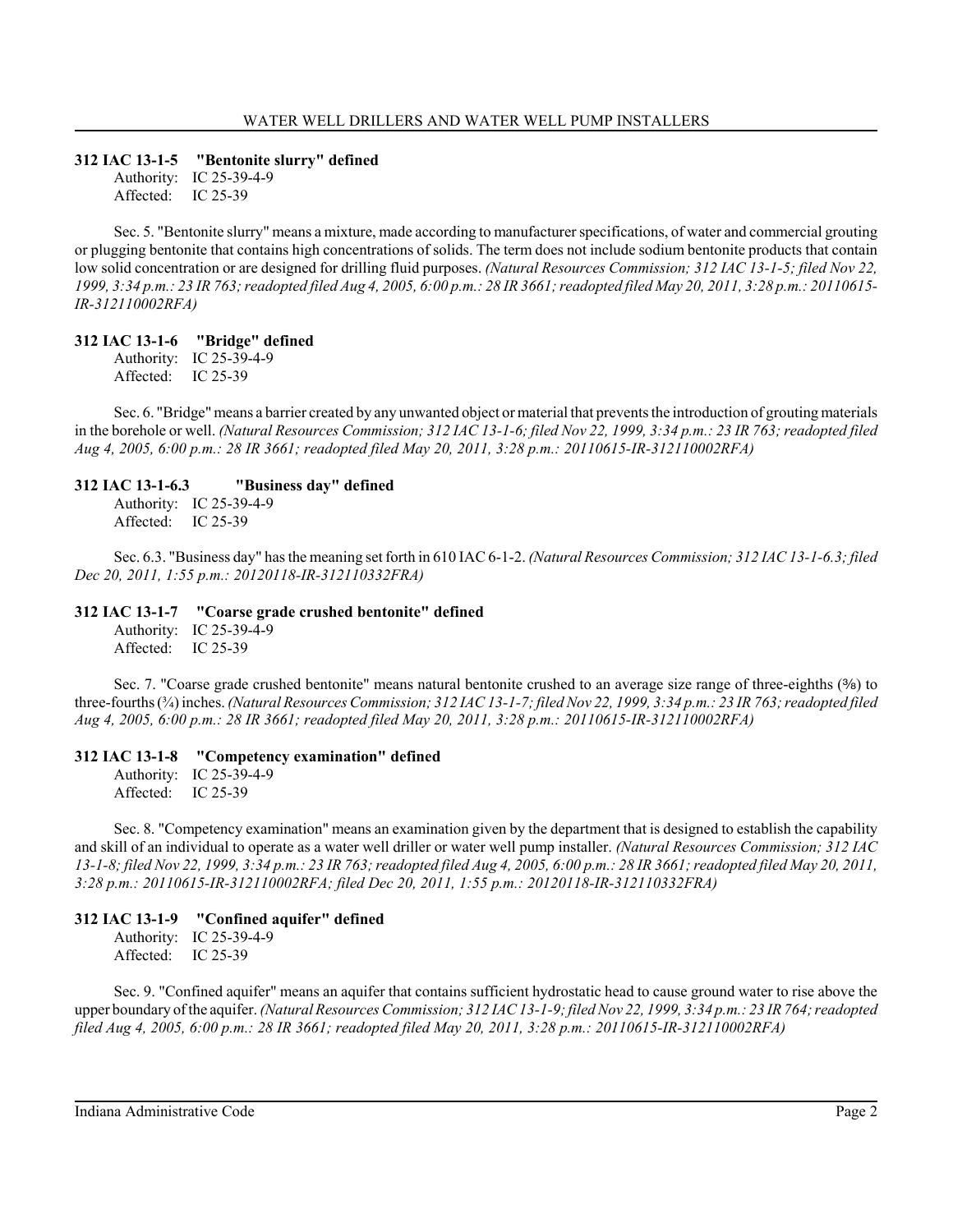#### **312 IAC 13-1-10 "Contamination" defined**

Authority: IC 25-39-4-9 Affected: IC 25-39

Sec. 10. "Contamination" means the degradation of natural water quality as a result of human activities. *(Natural Resources Commission; 312 IAC 13-1-10; filed Nov 22, 1999, 3:34 p.m.: 23 IR 764; readopted filed Aug 4, 2005, 6:00 p.m.: 28 IR 3661; readopted filed May 20, 2011, 3:28 p.m.: 20110615-IR-312110002RFA)*

## **312 IAC 13-1-11 "Dewatering well" defined**

Authority: IC 25-39-2-5; IC 25-39-4-9 Affected: IC 25-39

Sec. 11. "Dewatering well" means a temporary water well that:

(1) is used as part of a construction project to remove water from a surface or subsurface area; and

(2) ceases to be used upon completion of the construction project or shortly after completion of the project.

*(Natural Resources Commission; 312 IAC 13-1-11; filed Nov 22, 1999, 3:34 p.m.: 23 IR 764; readopted filed Aug 4, 2005, 6:00 p.m.: 28 IR 3661; readopted filed May 20, 2011, 3:28 p.m.: 20110615-IR-312110002RFA)*

#### **312 IAC 13-1-11.5 "Direct supervision" defined**

Authority: IC 25-39-4-9 Affected: IC 25-39

Sec. 11.5. "Direct supervision" means to be physically present, on the job site, or otherwise in close proximity so as to be able to respond promptly and effectively in person. *(Natural Resources Commission; 312 IAC 13-1-11.5; filed Dec 20, 2011, 1:55 p.m.: 20120118-IR-312110332FRA)*

#### **312 IAC 13-1-12 "Disinfection" defined**

Authority: IC 25-39-4-9 Affected: IC 25-39

Sec. 12. "Disinfection" means the process of destroying pathogenic micro-organisms, such as coliform bacteria. *(Natural Resources Commission; 312 IAC 13-1-12; filed Nov 22, 1999, 3:34 p.m.: 23 IR 764; readopted filed Aug 4, 2005, 6:00 p.m.: 28 IR 3661; readopted filed May 20, 2011, 3:28 p.m.: 20110615-IR-312110002RFA)*

#### **312 IAC 13-1-13 "Division" defined**

Authority: IC 25-39-4-9 Affected: IC 25-39

Sec. 13. "Division" means the division of water of the department. *(Natural Resources Commission; 312 IAC 13-1-13; filed Nov 22, 1999, 3:34 p.m.: 23 IR 764; readopted filed Aug 4, 2005, 6:00 p.m.: 28 IR 3661; readopted filed May 20, 2011, 3:28 p.m.: 20110615-IR-312110002RFA)*

# **312 IAC 13-1-14 "Drawdown" defined**

Authority: IC 25-39-4-9 Affected: IC 25-39

Sec. 14. "Drawdown" means the amount of lowering of the water level in a well resulting from the discharge of water by pumping from the well. *(Natural Resources Commission; 312 IAC 13-1-14; filed Nov 22, 1999, 3:34 p.m.: 23 IR 764; readopted filed Aug 4, 2005, 6:00 p.m.: 28 IR 3661; readopted filed May 20, 2011, 3:28 p.m.: 20110615-IR-312110002RFA)*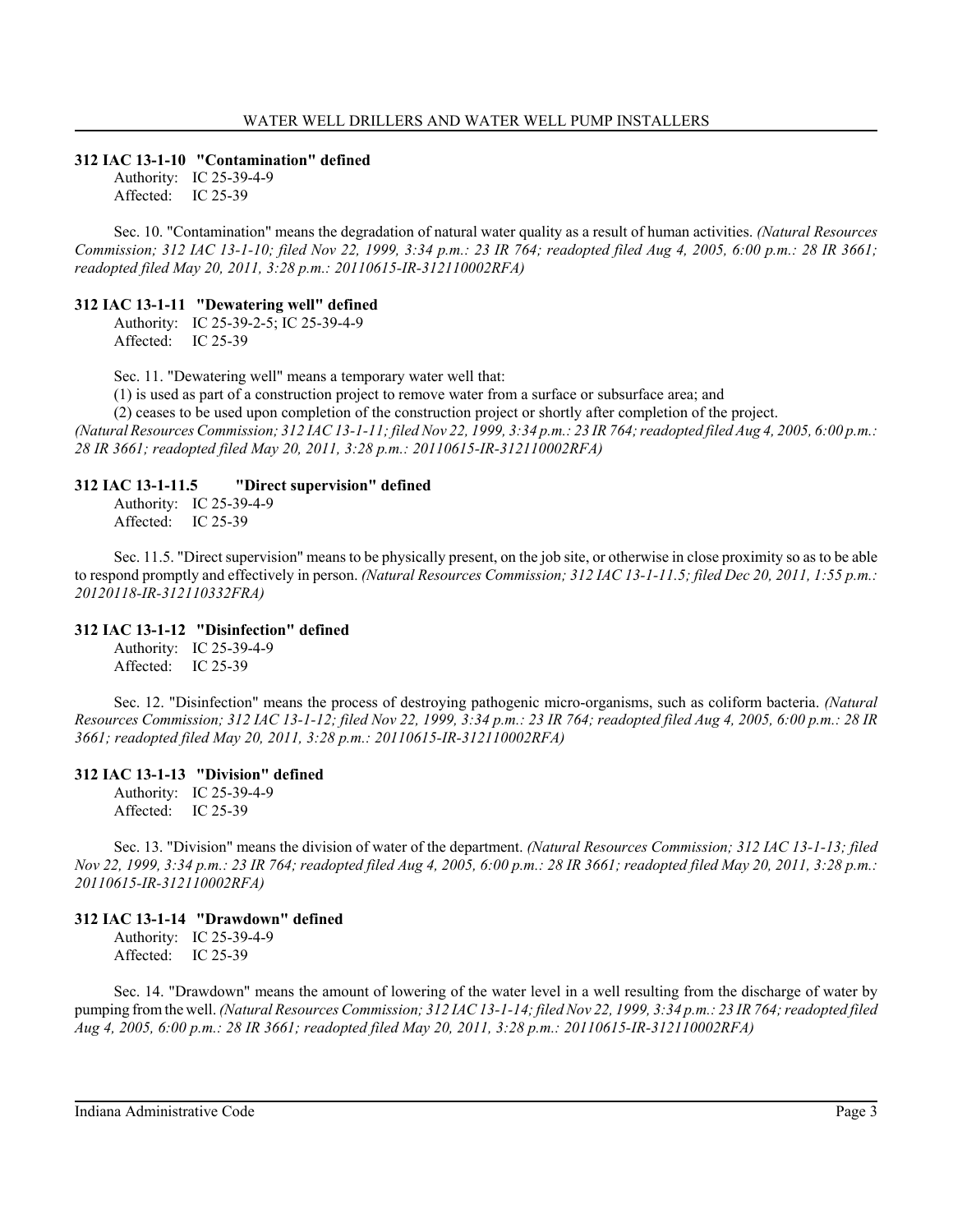## **312 IAC 13-1-15 "Grout pipe" defined**

Authority: IC 25-39-4-9 Affected: IC 25-39

Sec. 15. "Grout pipe" means a length of hose or pipe positioned in the annular space of a well, between the well casing and the borehole, used for the introduction of grouting materials. *(Natural Resources Commission; 312 IAC 13-1-15; filed Nov 22, 1999, 3:34 p.m.: 23 IR 764; readopted filed Aug 4, 2005, 6:00 p.m.: 28 IR 3661; readopted filed May 20, 2011, 3:28 p.m.: 20110615-IR-312110002RFA)*

#### **312 IAC 13-1-16 "High capacity water well" defined**

Authority: IC 25-39-4-9 Affected: IC 25-39

Sec. 16. "High capacity water well" means a well that has the capability of withdrawing one hundred thousand (100,000) gallons of ground water or more in one (1) day. *(Natural Resources Commission; 312 IAC 13-1-16; filed Nov 22, 1999, 3:34 p.m.: 23 IR 764; readopted filed Aug 4, 2005, 6:00 p.m.: 28 IR 3661; readopted filed May 20, 2011, 3:28 p.m.: 20110615-IR-312110002RFA)*

### **312 IAC 13-1-17 "Medium grade crushed bentonite" defined**

Authority: IC 25-39-2-5; IC 25-39-4-9 Affected: IC 25-39

Sec. 17. "Medium grade crushed bentonite" means natural bentonite crushed to an average size range of one-fourth  $(\frac{1}{4})$  to three-eighths ( $\frac{3}{8}$ ) inch. *(Natural Resources Commission; 312 IAC 13-1-17; filed Nov 22, 1999, 3:34 p.m.: 23 IR 764; readopted filed Aug 4, 2005, 6:00 p.m.: 28 IR 3661; readopted filed May 20, 2011, 3:28 p.m.: 20110615-IR-312110002RFA)*

#### **312 IAC 13-1-18 "Monitoring well" defined**

Authority: IC 25-39-4-9 Affected: IC 25-39

Sec. 18. "Monitoring well" means a well installed to obtain hydrogeological information or to monitor the quality or quantity of ground water. *(Natural Resources Commission; 312 IAC 13-1-18; filed Nov 22, 1999, 3:34 p.m.: 23 IR 764; readopted filed Aug 4, 2005, 6:00 p.m.: 28 IR 3661; readopted filed May 20, 2011, 3:28 p.m.: 20110615-IR-312110002RFA)*

#### **312 IAC 13-1-19 "Operating well drilling equipment" defined**

Authority: IC 25-39-4-9 Affected: IC 25-39

Sec. 19. "Operating well drilling equipment" means to use equipment to drill a well. *(Natural Resources Commission; 312 IAC 13-1-19; filed Nov 22, 1999, 3:34 p.m.: 23 IR 764; readopted filed Aug 4, 2005, 6:00 p.m.: 28 IR 3661; readopted filed May 20, 2011, 3:28 p.m.: 20110615-IR-312110002RFA)*

#### **312 IAC 13-1-19.3 "Personal use" defined**

Authority: IC 25-39-4-9 Affected: IC 14-8-2-202; IC 25-39

Sec. 19.3. "Personal use" means the use of a water well or water well pumping equipment for water supply purposes if either: (1) located on property owned or in possession of a person as defined in IC 14-8-2-202; or

(2) with respect to a public water supply utility, possessed by a permanent employee of the public water supply utility. *(Natural Resources Commission; 312 IAC 13-1-19.3; filed Dec 20, 2011, 1:55 p.m.: 20120118-IR-312110332FRA)*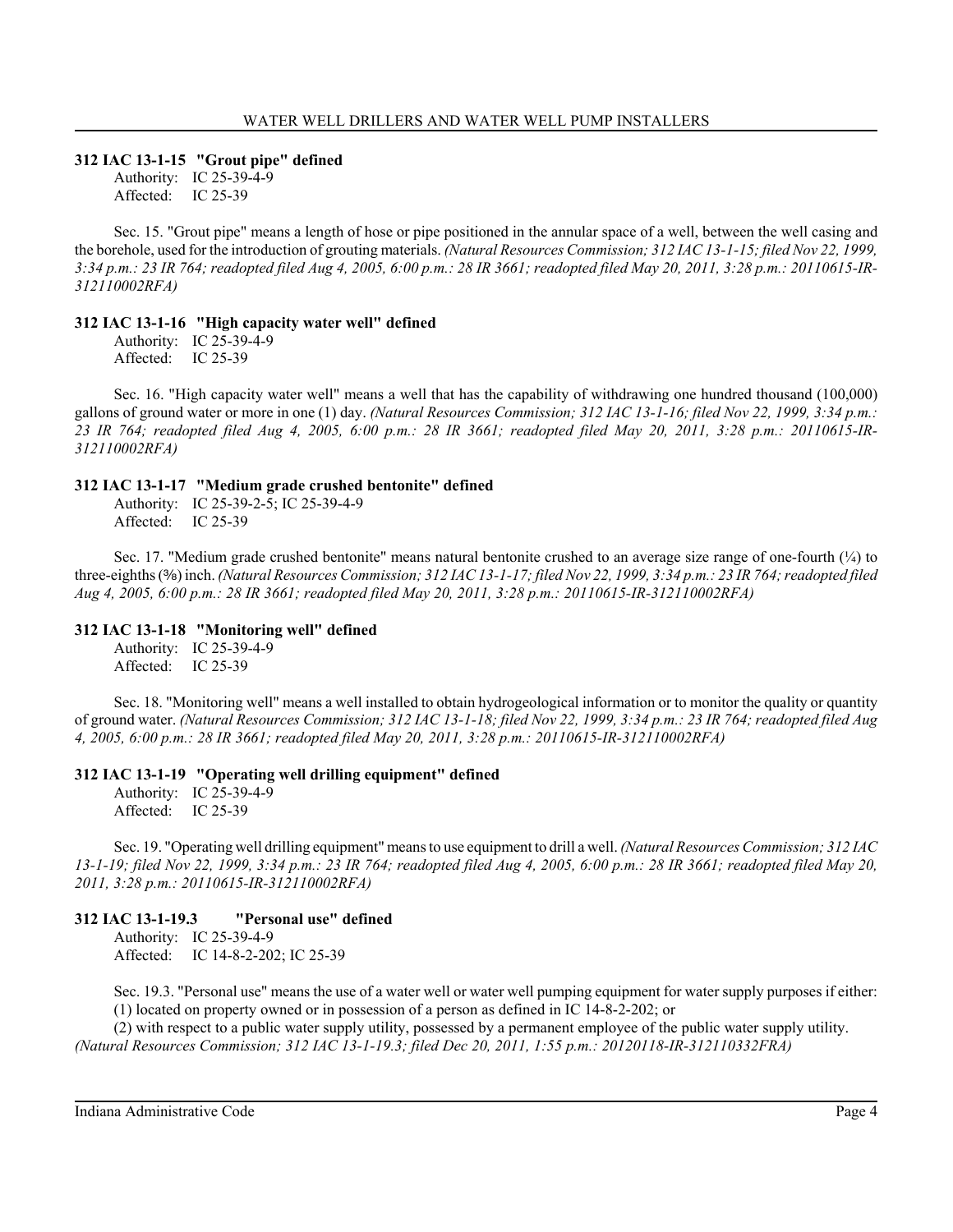#### **312 IAC 13-1-19.5 "Pitless adapter" defined**

Authority: IC 25-39-4-9 Affected: IC 25-39

Sec. 19.5. "Pitless adapter" means an assembly of parts that:

 $(1)$  allows water to pass through the wall of the well casing or extension of the well casing;

(2) provides access to the well and the parts of the pumping system within the well;

(3) provides for the transportation of water; and

(4) protects the well from contamination at or near the surface.

*(Natural Resources Commission; 312 IAC 13-1-19.5; filed Dec 20, 2011, 1:55 p.m.: 20120118-IR-312110332FRA)*

#### **312 IAC 13-1-19.7 "Pitless unit" defined**

Authority: IC 25-39-4-9 Affected: IC 25-39

Sec. 19.7. "Pitless unit" means a factory assembled device consisting of the pitless adapter, a mechanism that attaches to the well casing, and a well casing riser in a single unit to prevent contaminants from entering the well. *(Natural Resources Commission; 312 IAC 13-1-19.7; filed Dec 20, 2011, 1:55 p.m.: 20120118-IR-312110332FRA)*

#### **312 IAC 13-1-20 "Public water supply well" defined**

Authority: IC 25-39-4-9 Affected: IC 25-39

Sec. 20. "Public water supply well" means a well that provides a source of water to a public water system as defined in 327 IAC 8-2-1 that serves either of the following:

(1) At least fifteen (15) service connections used by year-round residents or regularly serves at least twenty-five (25) yearround residents.

(2) At least fifteen (15) service connections used by nonresidents or regularly serves twenty-five (25) or more nonresident individuals daily for at least sixty (60) days per year.

*(Natural Resources Commission; 312 IAC 13-1-20; filed Nov 22, 1999, 3:34 p.m.: 23 IR 764; readopted filed Aug 4, 2005, 6:00 p.m.: 28 IR 3661; readopted filed May 20, 2011, 3:28 p.m.: 20110615-IR-312110002RFA; filed Dec 20, 2011, 1:55 p.m.: 20120118-IR-312110332FRA)*

#### **312 IAC 13-1-20.4 "Pump installation" defined**

Authority: IC 25-39-4-9 Affected: IC 25-39

Sec. 20.4. (a) Except as provided in subsection (b), "pump installation" means placement and preparation for operation of equipment and materials used in withdrawing or obtaining water from a well. The term includes construction to enter the well and to establish seals and safeguards to protect water from contamination.

(b) The term does not apply to activities in association with a monitoring well or a dewatering well. *(Natural Resources Commission; 312 IAC 13-1-20.4; filed Dec 20, 2011, 1:55 p.m.: 20120118-IR-312110332FRA)*

#### **312 IAC 13-1-21 "Reference" defined**

Authority: IC 25-39-4-9 Affected: IC 25-39

Sec. 21. "Reference" means a person who attests to the character and professional qualifications of an applicant for a license. *(Natural Resources Commission; 312 IAC 13-1-21; filed Nov 22, 1999, 3:34 p.m.: 23 IR 765; readopted filed Aug 4, 2005, 6:00 p.m.: 28 IR 3661; readopted filed May 20, 2011, 3:28 p.m.: 20110615-IR-312110002RFA)*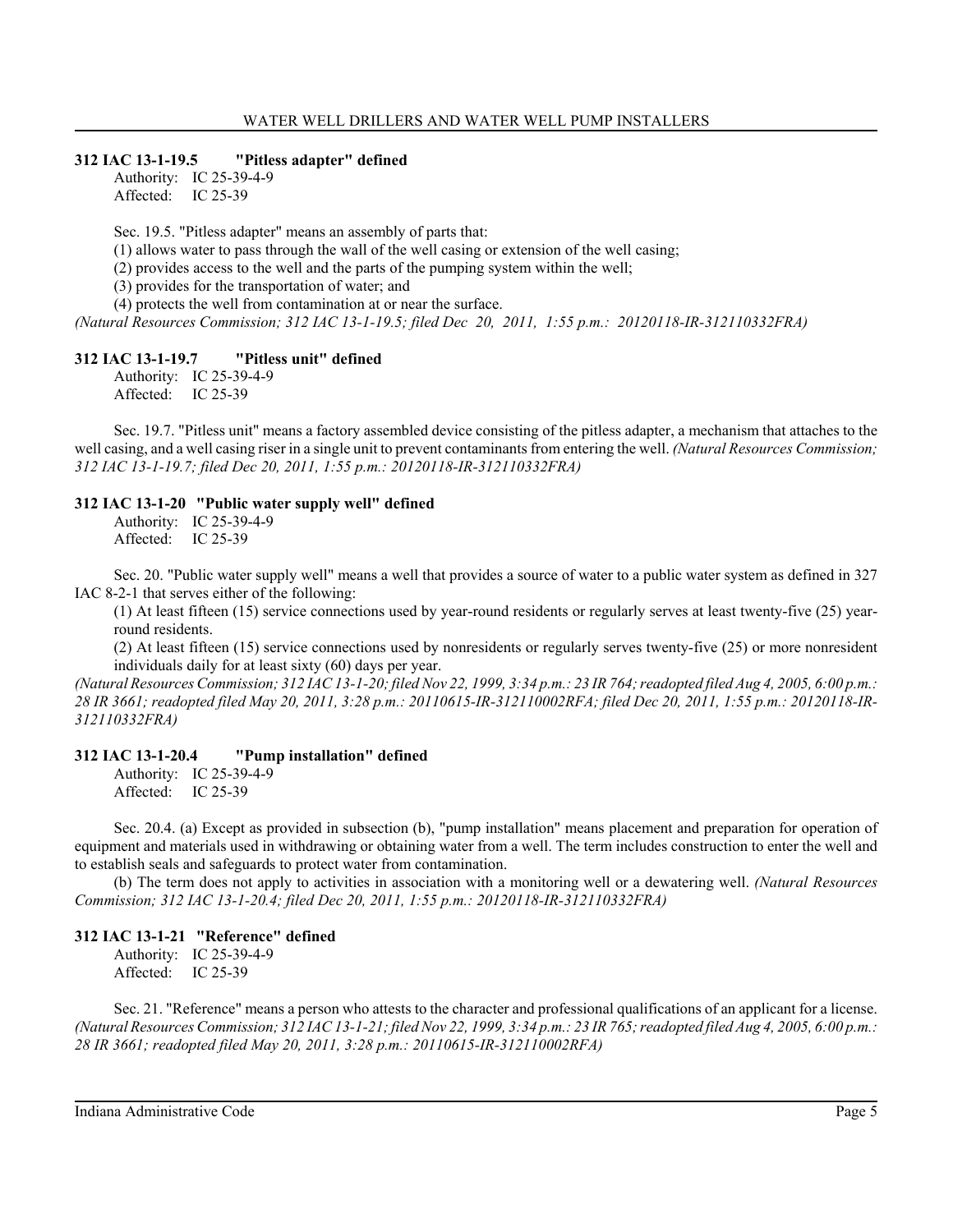#### **312 IAC 13-1-22 "Regulatory flood" defined**

Authority: IC 25-39-4-9 Affected: IC 25-39

Sec. 22. "Regulatory flood" has the meaning set forth in 310 IAC 6-1-3(32). *(Natural Resources Commission; 312 IAC 13-1- 22; filed Nov 22, 1999, 3:34 p.m.: 23 IR 765; readopted filed Aug 4, 2005, 6:00 p.m.: 28 IR 3661; readopted filed May 20, 2011, 3:28 p.m.: 20110615-IR-312110002RFA)*

# **312 IAC 13-1-23 "Thermoplastic pipe" defined**

Authority: IC 25-39-4-9 Affected: IC 25-39

Sec. 23. "Thermoplastic pipe" means plastic well pipe made of acrylonitrile butadiene styrene, polyvinyl chloride, or rubbermodified polystyrene with standards listed in American Society of Testing Materials. *(Natural Resources Commission; 312 IAC 13-1- 23; filed Nov 22, 1999, 3:34 p.m.: 23 IR 765; readopted filed Aug 4, 2005, 6:00 p.m.: 28 IR 3661; readopted filed May 20, 2011, 3:28 p.m.: 20110615-IR-312110002RFA)*

### **312 IAC 13-1-24 "Unconsolidated aquifer" defined**

Authority: IC 25-39-4-9 Affected: IC 25-39

Sec. 24. "Unconsolidated aquifer" means geologic material or deposits, other than bedrock, that can receive, store, and transmit water in amounts that will satisfy a beneficial use. Examples of these geologic materials and deposits include sand and gravel. *(Natural Resources Commission; 312 IAC 13-1-24; filed Nov 22, 1999, 3:34 p.m.: 23 IR 765; readopted filed Aug 4, 2005, 6:00 p.m.: 28 IR 3661; readopted filed May 20, 2011, 3:28 p.m.: 20110615-IR-312110002RFA; filed Dec 20, 2011, 1:55 p.m.: 20120118-IR-312110332FRA)*

# **312 IAC 13-1-24.8 "Well cap" defined**

Authority: IC 25-39-4-9 Affected: IC 25-39

Sec. 24.8. "Well cap" means a welded, threaded, glued, or mechanically attached apparatus that:

(1) overlaps the top of the well casing or pitless unit with a downward flange; and

(2) encloses the atmospheric termination of a well casing or pitless unit.

*(Natural Resources Commission; 312 IAC 13-1-24.8; filed Dec 20, 2011, 1:55 p.m.: 20120118-IR-312110332FRA)*

# **312 IAC 13-1-25 "Well pit" defined**

Authority: IC 25-39-4-9 Affected: IC 25-39

Sec. 25. "Well pit" means a subsurface excavation that contains a well. *(Natural Resources Commission; 312 IAC 13-1-25; filed Nov 22, 1999, 3:34 p.m.: 23 IR 765; readopted filed Aug 4, 2005, 6:00 p.m.: 28 IR 3661; readopted filed May 20, 2011, 3:28 p.m.: 20110615-IR-312110002RFA)*

#### **312 IAC 13-1-26 "Well seal" defined**

Authority: IC 25-39-4-9 Affected: IC 25-39

Sec. 26. "Well seal" means a device used to establish a watertight closure at the atmospheric termination of the well casing or pitless unit to prevent contaminants and other materials from entering a well. *(Natural Resources Commission; 312 IAC 13-1-26; filed Dec 20, 2011, 1:55 p.m.: 20120118-IR-312110332FRA)*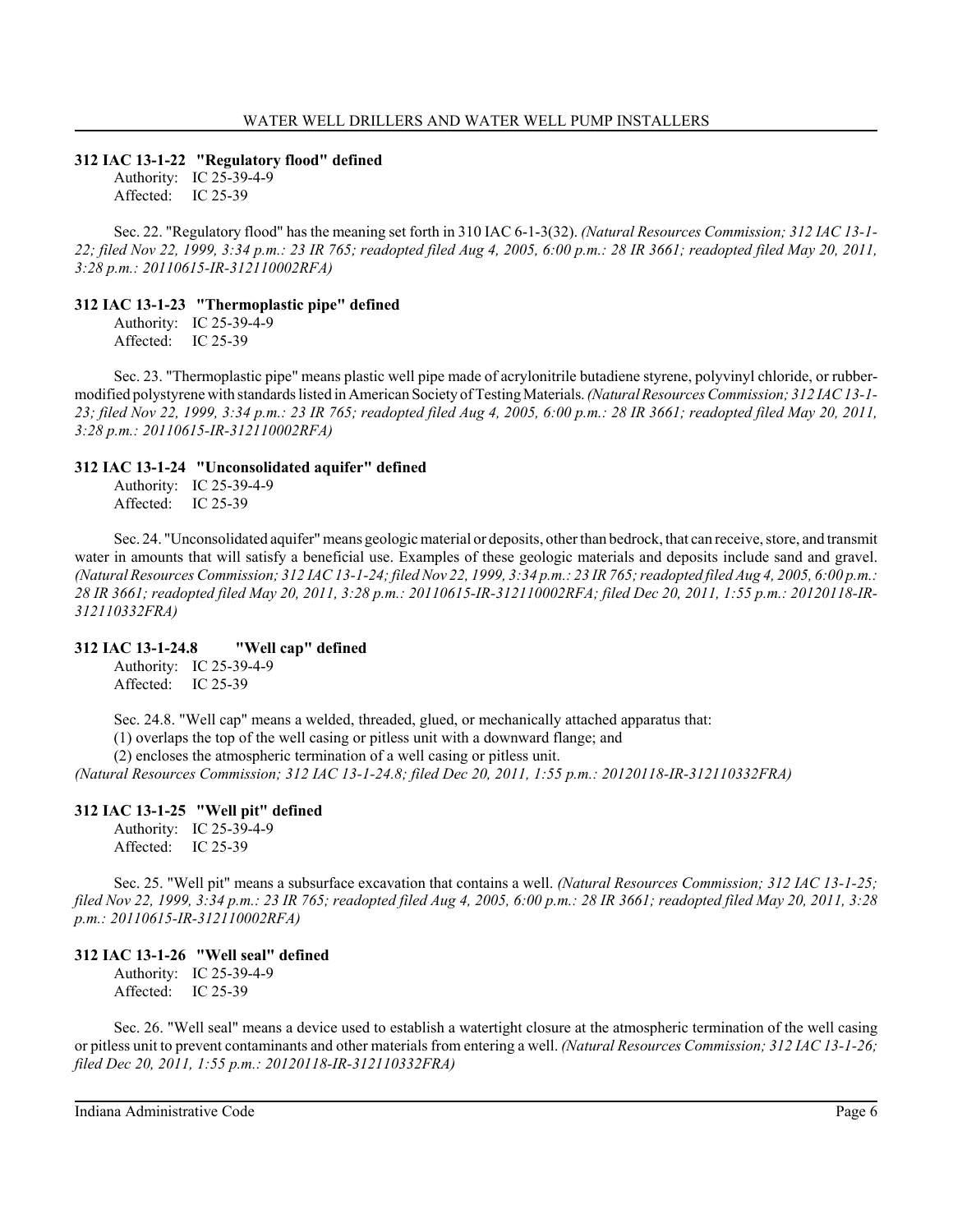#### **312 IAC 13-1-27 "Well vent" defined**

Authority: IC 25-39-4-9 Affected: IC 25-39

Sec. 27. "Well vent" means an opening at the upper terminal of a well to provide:

(1) equalization of air pressure in the well; or

(2) release of gases.

*(Natural Resources Commission; 312 IAC 13-1-27; filed Dec 20, 2011, 1:55 p.m.: 20120118-IR-312110332FRA)*

#### **Rule 2. Drilling License and Well Records**

#### **312 IAC 13-2-1 Application form**

Authority: IC 25-39-3-2; IC 25-39-4-9 Affected: IC 25-39-3-3

Sec. 1. (a) An initial application for a license as a water well driller or water well pump installer must be completed on a departmental form and must include the following:

(1) The:

(A) name;

(B) current address;

(C) telephone number; and

(D) birth date;

of the applicant.

(2) The:

(A) type of drilling or pump installation equipment the applicant uses; and

(B) number of years the applicant has operated that type of equipment.

(3) The applicable employment experience of the applicant.

(4) The signature of the applicant attesting to or affirming the accuracy of the information on the application.

(5) The license fee established under section 2 of this rule.

(6) Statements by references under IC 25-39-3-3(a)(2).

(b) Subsequent applications must provide what is required in subsection (a)(1), (a)(4), and (a)(5). *(Natural Resources Commission; 312 IAC 13-2-1; filed Nov 22, 1999, 3:34 p.m.: 23 IR 765; readopted filed Aug 4, 2005, 6:00 p.m.: 28 IR 3661; readopted filed May 20, 2011, 3:28 p.m.: 20110615-IR-312110002RFA; filed Dec 20, 2011, 1:55 p.m.: 20120118-IR-312110332FRA)*

# **312 IAC 13-2-2 License fee; duplicate license**

Authority: IC 25-1-8-2; IC 25-39-3-2; IC 25-39-4-9 Affected: IC 25-39

Sec. 2. (a) The fee to accompany any application for a license as a water well driller or water well pump installer is one hundred dollars (\$100) for a calendar year.

(b) A person who is issued a license as a water well driller or water well pump installer may apply to the department for a duplicate license (which is effective during the same calendar year) if the original license:

(1) is lost;

(2) is stolen;

(3) is destroyed; or

(4) otherwise becomes unavailable to the driller.

*(Natural Resources Commission; 312 IAC 13-2-2; filed Nov 22, 1999, 3:34 p.m.: 23 IR 765; readopted filed Aug 4, 2005, 6:00 p.m.: 28 IR 3661; readopted filed May 20, 2011, 3:28 p.m.: 20110615-IR-312110002RFA; filed Dec 20, 2011, 1:55 p.m.: 20120118-IR-312110332FRA)*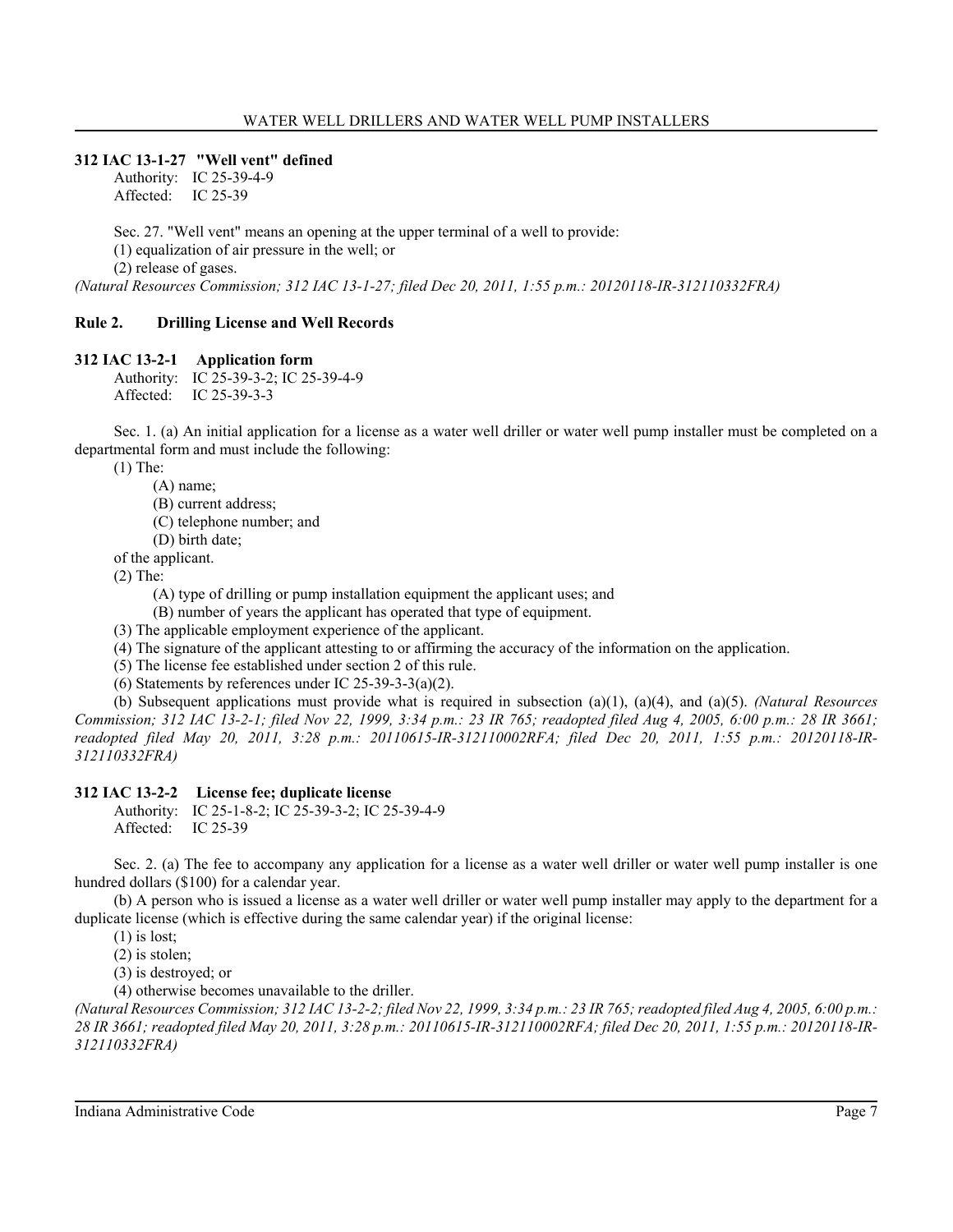# **312 IAC 13-2-3 License renewals and restorations**

Authority: IC 25-39-3-2; IC 25-39-4-9 Affected: IC 25-39

Sec. 3. (a) A license may be renewed for the following year, without examination, under section 1(b) of this rule. (b) An applicant for license renewal must:

(1) include a copy of forms verifying the hours of approved continuing education completed; and

(2) attest to compliance with all continuing education requirements.

(c) If at least one (1) year has passed since a person's license expired, the person must again:

(1) satisfy a competency examination;

(2) complete an application under section 1(a) of this rule; and

(3) submit a license fee; before restoration of the license.

(d) A water well driller or water well pump installer must deliver a completed renewal application form to the division at least five (5) business days before the renewal is to become effective. *(Natural Resources Commission; 312 IAC 13-2-3; filed Nov 22, 1999, 3:34 p.m.: 23 IR 765; readopted filed Aug 4, 2005, 6:00 p.m.: 28 IR 3661; readopted filed May 20, 2011, 3:28 p.m.: 20110615- IR-312110002RFA; filed Dec 20, 2011, 1:55 p.m.: 20120118-IR-312110332FRA)*

# **312 IAC 13-2-3.3 Continuing education requirements**

Authority: IC 25-39-3-2; IC 25-39-4-9 Affected: IC 25-39

Sec. 3.3. (a) A licensed water well driller who has held a license for at least one (1) calendar year must complete at least six (6) hours of approved continuing education before December 31 of each even-numbered year and must retain the following information for each course completed:

(1) The number of hours spent in the continuing education course.

(2) The name of the person or organization presenting the continuing education course.

(3) The date, location, and title of the continuing education course.

(4) The number of hours of continuing education awarded for the course.

(b) A licensed water well pump installer who has held a license for at least one (1) calendar year must complete at least six (6) hours of approved continuing education before December 31 of each even-numbered year and must retain the following information for each course completed:

(1) The number of hours spent in the continuing education course.

(2) The name of the person or organization presenting the continuing education course.

(3) The date, location, and title of the continuing education course.

(4) The number of hours of continuing education awarded for the course.

(c) If a licensed water well driller or a licensed water well pump installer demonstrates good cause for a delay in completing continuing education requirements, the department may approve hours for continuing education that are taken after the periods prescribed by subsection (a) or (b).

(d) Hours earned under subsection *[subsections]* (a) through (c) cannot be applied to the following two (2) year cycle for continuing education.

(e) A licensed water well driller and a licensed water well pump installer must maintain verification of attendance in a continuing education course for at least three (3) years. *(Natural Resources Commission; 312 IAC 13-2-3.3; filed Dec 20, 2011, 1:55 p.m.: 20120118-IR-312110332FRA)*

# **312 IAC 13-2-3.5 Approval of continuing education courses**

Authority: IC 25-39-3-2; IC 25-39-4-9 Affected: IC 25-39

Sec. 3.5. (a) The department may approve a continuing education course for purposes of this rule that addresses one (1) of the following topics: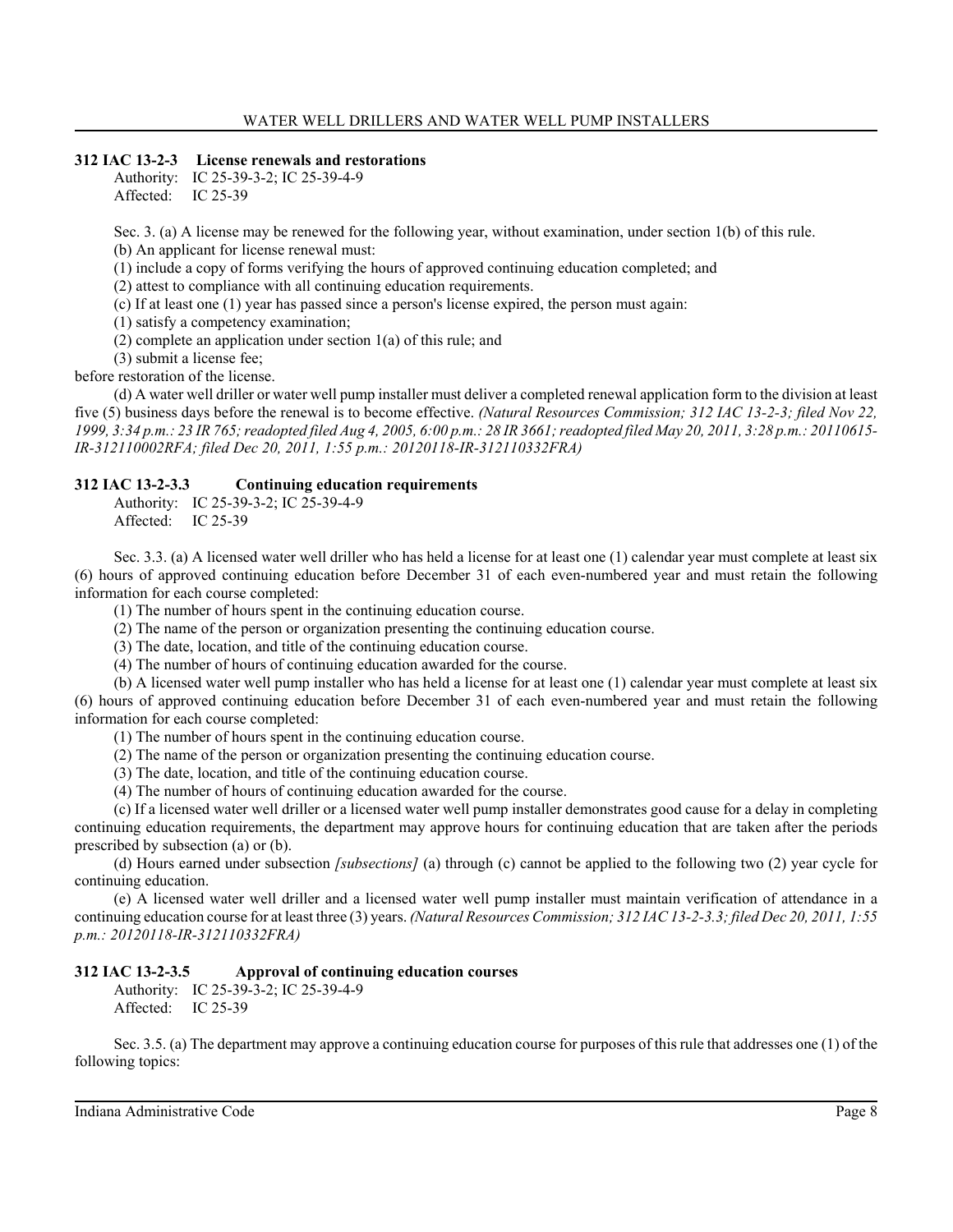(1) Water well construction, rehabilitation, and abandonment.

(2) Installation and repair of water well pumping equipment.

(3) Grouting of water wells.

(4) Water well disinfection and water sample collection.

(5) Pumping test procedures and ground water resource evaluations.

(6) Evaluation and remediation of ground water contamination.

(7) Another topic approved by the department under IC 25-39.

(b) A person applying for approval of a continuing education course must provide the following information to the department:

(1) The name of the person or organization presenting the continuing education course.

(2) The title of the course and subjects that will be presented.

(3) The date, location, and time schedule of the course.

(4) The number of hours of continuing education to be awarded for the course.

(5) A course outline for each subject to be offered.

(6) The fee to be charged for each course.

(7) Any other information reasonably requested by the department.

(c) An application for approval of a continuing education course must be received by the department not less than thirty (30) days before the date scheduled for the course. The department shall approve, approve with conditions, or deny the application not more than ten (10) business days after receiving the application.

(d) Not more than forty-five (45) days after the continuing education course is concluded, the person conducting the course must submit the following to the department on a departmental form:

(1) The name of the person or organization presenting the continuing education course.

(2) The title of the course.

(3) The date, location, and time schedule of the course.

(4) The name of each individual attending the course.

(5) The well driller license number or pump installer license number, or both, for each person attending the course.

(6) The number of hours of continuing education each person received.

(e) The department shall maintain and make available to the public a list of future courses that are approved to meet the continuing education requirements of this rule. *(Natural Resources Commission; 312 IAC 13-2-3.5; filed Dec 20, 2011, 1:55 p.m.: 20120118-IR-312110332FRA)*

### **312 IAC 13-2-3.7 Waiver or modification of continuing education requirements**

Authority: IC 25-39-3-2; IC 25-39-4-9

Affected: IC 25-39

Sec. 3.7. A licensed water well driller or water well pump installer may apply in writing to the department for a waiver or modification of the continuing education requirements of this rule if the well driller or pump installer:

(1) establishes that an emergency existed during the period for which the continuing education was required;

(2) has had an incapacitating illness verified by the applicant and a licensed physician; or

(3) was prevented from completing the continuing education requirement because of active military duty during the period for which the continuing education was required.

*(Natural Resources Commission; 312 IAC 13-2-3.7; filed Dec 20, 2011, 1:55 p.m.: 20120118-IR-312110332FRA)*

# **312 IAC 13-2-4 Competency examination**

Authority: IC 25-39-4-9 Affected: IC 25-39

Sec. 4. (a) A competency examination will be given by the division at least two (2) times annually. The examination will be given on a day specified by the division during the second full week of June and during the second full week of November.

(b) The fee to take the competency examination is twenty-five dollars (\$25).

(c) The competency examination is in writing, but, upon request by an applicant, an oral examination will be given.

(d) An applicant must submit a valid identification card, with a photograph of the applicant, before taking the examination.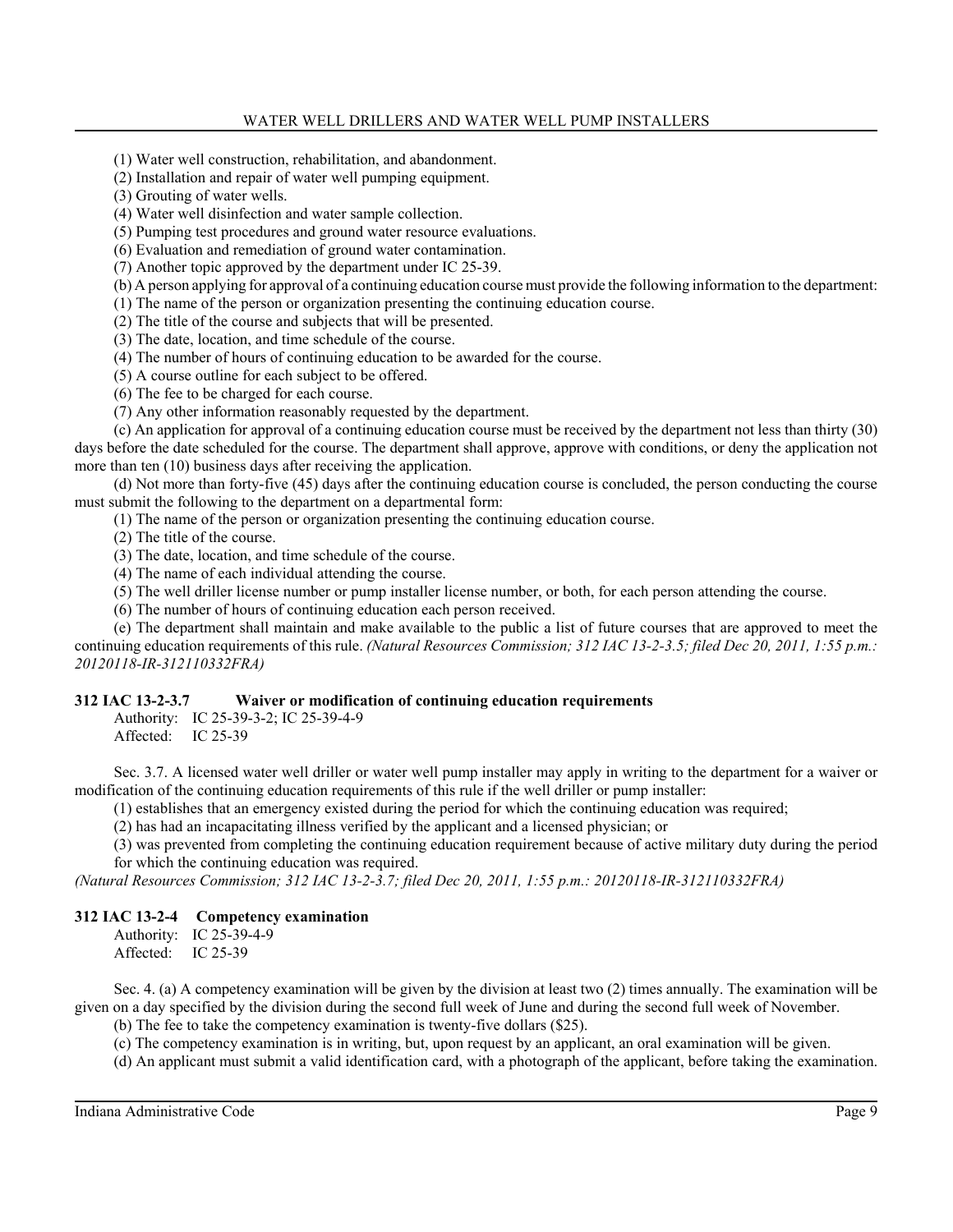*(Natural Resources Commission; 312 IAC 13-2-4; filed Nov 22, 1999, 3:34 p.m.: 23 IR 765; readopted filed Aug 4, 2005, 6:00 p.m.: 28 IR 3661; readopted filed May 20, 2011, 3:28 p.m.: 20110615-IR-312110002RFA)*

# **312 IAC 13-2-5 Statement by a reference**

Authority: IC 25-39-4-9 Affected: IC 25-39

Sec. 5. A statement by a reference shall include the following information:

(1) The state of residence of the reference.

(2) The full name, address, telephone number, and occupation of the reference.

(3) The length of time the reference has known the applicant.

(4) How the reference is familiar with the applicant's work.

(5) A general statement regarding their evaluation of the applicant's professional competency.

(6) The signature of the reference attesting to or affirming the accuracy of the information on the reference form.

*(Natural Resources Commission; 312 IAC 13-2-5; filed Nov 22, 1999, 3:34 p.m.: 23 IR 766; readopted filed Aug 4, 2005, 6:00 p.m.: 28 IR 3661; readopted filed May 20, 2011, 3:28 p.m.: 20110615-IR-312110002RFA)*

# **312 IAC 13-2-6 Well records**

Authority: IC 25-39-4-1; IC 25-39-4-9 Affected: IC 25-39

Sec. 6. Within thirty (30) days after completion of a well, a water well driller must submit, on a departmental form or divisionapproved form, accurate records for each well drilled to include the following information:

- (1) The method of well construction.
- (2) The proposed use of the well, for example:
	- (A) residential;
	- (B) industrial;
	- (C) monitoring; or
	- (D) dewatering.

(3) Pumping information, including each of the following:

- (A) The type of pump and the depth of the pump setting (if applicable).
- (B) Whether the well was bailer, air, or pump tested.
- (C) The test rate and length of time of test pumping.
- (4) Specifications for the well casing and the well screen.
- (5) The inside diameter of the well.
- (6) The total depth of the well.
- (7) The static water level in the well.
- (8) The name, address, and telephone number of the owner (and the builder, if different from the owner).
- (9) The name and address of the drilling company.
- (10) The name and license number of the equipment operator.
- (11) The type and thickness of formations or materials encountered, including the following:
	- (A) Color.
		- (B) Hardness.
	- (C) A geological description.

(12) A statement of the accuracy of the information contained on the form that is signed by the water well driller or an authorized representative upon an affirmation or attestation.

(13) The type, depth, and thickness of grouting materials and method of installation.

(14) Specific roadway directions to the well, including a reference to the nearest major highway or street intersection.

*(Natural Resources Commission; 312 IAC 13-2-6; filed Nov 22, 1999, 3:34 p.m.: 23 IR 766; readopted filed Aug 4, 2005, 6:00 p.m.: 28 IR 3661; readopted filed May 20, 2011, 3:28 p.m.: 20110615-IR-312110002RFA; filed Dec 20, 2011, 1:55 p.m.: 20120118-IR-312110332FRA)*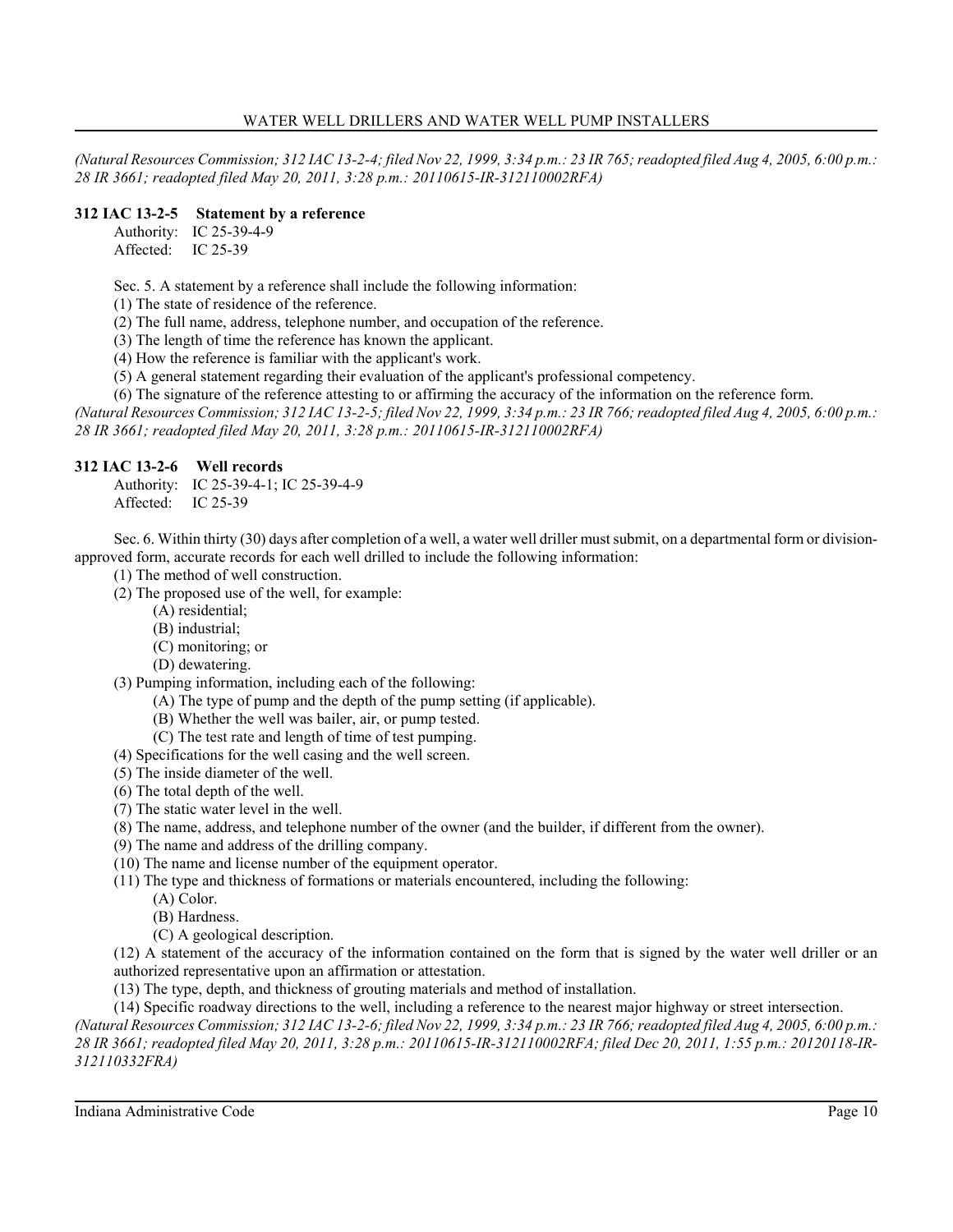#### **Rule 3. Well Drilling Procedures and Well Locations**

#### **312 IAC 13-3-1 Operations at drilling site**

Authority: IC 25-39-4-2; IC 25-39-4-9 Affected: IC 25-39

Sec. 1. A water well driller or water well pump installer must operate all equipment according to generally accepted standards in the industry. The driller or pump installer is responsible for initiating, maintaining, and supervising operations and must take appropriate precautions to prevent damage, injury, or other loss to persons and property at the drilling site. *(Natural Resources Commission; 312 IAC 13-3-1; filed Nov 22, 1999, 3:34 p.m.: 23 IR 766; readopted filed Aug 4, 2005, 6:00 p.m.: 28 IR 3661; readopted filed May 20, 2011, 3:28 p.m.: 20110615-IR-312110002RFA; filed Dec 20, 2011, 1:55 p.m.: 20120118-IR-312110332FRA)*

### **312 IAC 13-3-2 Well locations**

Authority: IC 25-39-4-2; IC 25-39-4-9 Affected: IC 25-39

Sec. 2. (a) A well shall be located as follows:

(1) To use every natural protection to promote the maintenance of the well and its surroundings, and to protect the quantity and quality of ground water encountered during the construction of the well.

(2) As far as practicable from any:

(A) high capacity well; and

(B) known contamination source.

(3) To protect the well against surface water ponding, drainage, or flooding. Earthen materials shall be placed around the pitless unit or finished well casing in a manner to drain surface water away from the well. The finished well casing or pitless unit shall extend at least one (1) foot above the ground level and, if located in a designated flood hazard area, must:

(A) be at least two (2) feet above the elevation of the regulatory flood; or

(B) be equipped with a watertight pitless unit cap or well seal and vented to an elevation at least two (2) feet above the elevation of the regulatory flood.

(b) This section does not apply to a monitoring well or a dewatering well. *(Natural Resources Commission; 312 IAC 13-3-2; filed Nov 22, 1999, 3:34 p.m.: 23 IR 766; readopted filed Aug 4, 2005, 6:00 p.m.: 28 IR 3661; readopted filed May 20, 2011, 3:28 p.m.: 20110615-IR-312110002RFA)*

#### **312 IAC 13-3-3 Standards for wells drilled adjacent to buildings**

Authority: IC 25-39-4-2; IC 25-39-4-9 Affected: IC 25-39

Sec. 3. (a) This section establishes standards for the placement of a well that is near a building.

(b) The center line of a well located outside and adjacent to a building shall, if extended vertically, clear any projection from the building by not less than five (5) feet.

(c) A well shall be reasonably accessible to equipment for proper cleaning, repair, testing, inspection, and other maintenance. *(Natural Resources Commission; 312 IAC 13-3-3; filed Nov 22, 1999, 3:34 p.m.: 23 IR 767; readopted filed Aug 4, 2005, 6:00 p.m.: 28 IR 3661; readopted filed May 20, 2011, 3:28 p.m.: 20110615-IR-312110002RFA)*

### **Rule 4. Well Equipment and Installation Specifications**

#### **312 IAC 13-4-1 Casing**

Authority: IC 25-39-4-2; IC 25-39-4-9 Affected: IC 25-39

Sec. 1. (a) This section establishes minimum casing requirements.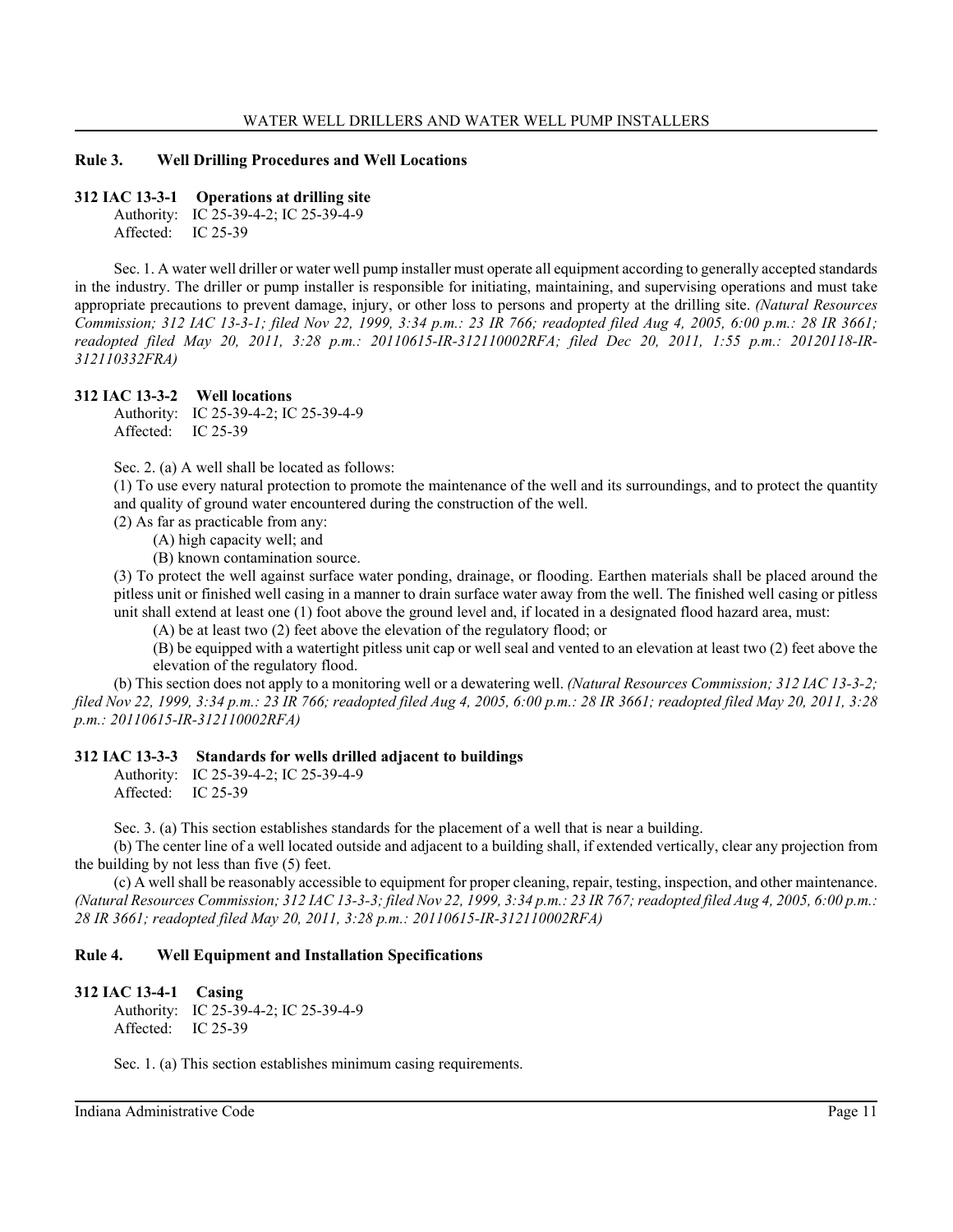(b) A new well shall be equipped with casing having an inside diameter of at least two (2) inches. The inside diameter of the well casing shall allow for easy installation and future removal of the permanent pumping equipment.

(c) A well must be cased to a depth of at least twenty-five (25) feet below the ground surface unless otherwise approved by the division.

(d) Casing shall be constructed of a steel or thermoplastic material or a casing specified in subsection (f). Ferrous casing shall be new, first class material that meets the American Society of Testing Materials (ASTM) standards ASTM A-120 (1984) or ASTM A-53 (1987) or American Petroleum Institute (API) standards API-5A or API-5L (1987). Thermoplastic pipe shall comply with ASTM F-480 (1981).

(e) Casing used under this section must be new. Casing that is salvaged within thirty (30) days of the installation of a well is considered new if the casing is still in new condition.

(f) Steel, thermoplastic or NSF certified fiberglass pipe, or concrete tile shall be used in bucket wells. This casing shall be new material.

(g) No finished well casing shall be cut below the ground surface except to install a pitless well adapter or as specified in 312 IAC 13-6-2(b)(1) or 312 IAC 13-6-2(c)(2). A pitless adapter must meet the requirements of section 3 of this rule.

(h) Upon installation, a well casing shall be fitted with a temporary cap that remains in place until pumping equipment or a pitless adapter is installed. The cap shall be a type that prevents vermin or other potential contaminants from entering the well.

(i) This section does not apply to a monitoring well or a dewatering well. *(Natural Resources Commission; 312 IAC 13-4-1; filed Nov 22, 1999, 3:34 p.m.: 23 IR 767; filed Oct 9, 2001, 4:32 p.m.: 25 IR 708; readopted filed Aug 4, 2005, 6:00 p.m.: 28 IR 3661; readopted filed May 20, 2011, 3:28 p.m.: 20110615-IR-312110002RFA)*

# **312 IAC 13-4-2 Well screens**

Authority: IC 25-39-4-2; IC 25-39-4-9 Affected: IC 25-39

Sec. 2. (a) A well drilled in an unconsolidated formation shall be equipped with a well screen having adequate openings to provide for maximum water transmittance with respect to the size of the water bearing formation or gravel pack.

(b) Approved screen materials are stainless steel, brass, bronze, fiberglass, and polyvinyl chloride or acrylonitrile butadiene styrene plastic.

(c) This section does not apply to a monitoring well or a dewatering well. *(Natural Resources Commission; 312 IAC 13-4-2; filed Nov 22, 1999, 3:34 p.m.: 23 IR 767; readopted filed Aug 4, 2005, 6:00 p.m.: 28 IR 3661; readopted filed May 20, 2011, 3:28 p.m.: 20110615-IR-312110002RFA)*

# **312 IAC 13-4-3 Pitless units and pitless adapters**

Authority: IC 25-39-4-2; IC 25-39-4-9 Affected: IC 25-39

Sec. 3. (a) A pitless unit shall:

(1) extend the upper end of the well casing at least one (1) foot above the ground level; and

(2) be affixed to the well casing in a manner that is watertight by:

(A) threading;

(B) welding (including gluing); or

(C) a mechanical connection.

(b) The cap, cover, or seal of the pitless unit shall:

(1) be self-draining and overlap the top of the casing extension with a downward flange;

(2) fit securely on the well casing; and

(3) be tamper resistant.

(c) A pitless unit shall be installed under 312 IAC 13-3-2(a)(3).

(d) A pitless adapter shall be constructed and installed to:

(1) prevent the entrance of contaminants through openings in the well casing to which the adapter is attached; and

(2) provide consistency with the Water Systems Council Listing of Products for PAS-97(04).

*(Natural Resources Commission; 312 IAC 13-4-3; filed Nov 22, 1999, 3:34 p.m.: 23 IR 767; readopted filed Aug 4, 2005, 6:00 p.m.:*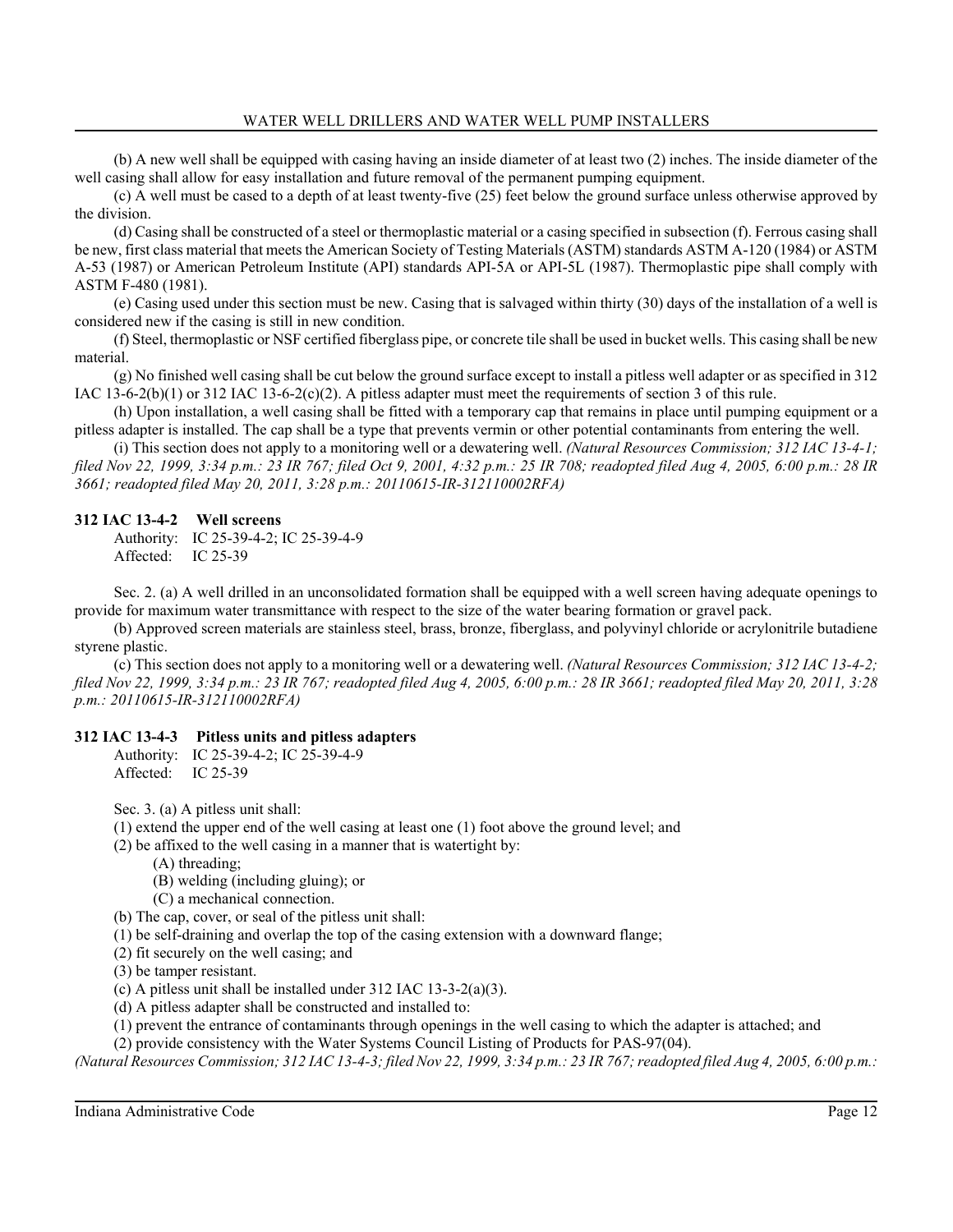*28 IR 3661; readopted filed May 20, 2011, 3:28 p.m.: 20110615-IR-312110002RFA; filed Dec 20, 2011, 1:55 p.m.: 20120118-IR-312110332FRA)*

# **312 IAC 13-4-3.5 Water well pump installation**

Authority: IC 25-39-4-2; IC 25-39-4-9 Affected: IC 25-39

Sec. 3.5. (a) Unless otherwise approved by the department, a water well that is completed:

(1) in an unconsolidated aquifer shall be equipped with a pumping apparatus that provides at least twenty (20) feet of available drawdown; and

(2) in a bedrock aquifer shall be equipped with a pumping apparatus that provides at least fifty (50) feet of available drawdown. (b) This section does not apply to a monitoring well or a dewatering well. *(Natural Resources Commission; 312 IAC 13-4-3.5; filed Dec 20, 2011, 1:55 p.m.: 20120118-IR-312110332FRA)*

# **312 IAC 13-4-4 Well pits**

Authority: IC 25-39-4-2; IC 25-39-4-9 Affected: IC 25-39

Sec. 4. (a) The design of a well pit that contains a well must be approved by the division before construction.

(b) This section does not apply to a monitoring well. *(Natural Resources Commission; 312 IAC 13-4-4; filed Nov 22, 1999, 3:34 p.m.: 23 IR 767; readopted filed Aug 4, 2005, 6:00 p.m.: 28 IR 3661; readopted filed May 20, 2011, 3:28 p.m.: 20110615-IR-312110002RFA)*

# **312 IAC 13-4-5 Construction water**

Authority: IC 25-39-4-2; IC 25-39-4-9 Affected: IC 25-39

Sec. 5. Water used in the drilling process shall be obtained from a source that will not result in contamination of the well or water bearing zones penetrated by the well. *(Natural Resources Commission; 312 IAC 13-4-5; filed Nov 22, 1999, 3:34 p.m.: 23 IR 768; readopted filed Aug 4, 2005, 6:00 p.m.: 28 IR 3661; readopted filed May 20, 2011, 3:28 p.m.: 20110615-IR-312110002RFA)*

# **Rule 5. Grouting of Wells**

# **312 IAC 13-5-1 Materials and installation**

Authority: IC 25-39-4-2; IC 25-39-4-9 Affected: IC 25-39

Sec. 1. (a) This section governs grouting materials and the installation of grouting materials for new wells.

(b) Grouting materials shall consist of:

(1) neat cement with no more than five percent  $(5%)$  by weight of bentonite additive;

(2) bentonite slurry (which can include polymers designed to retard swelling);

(3) pelletized, granular, medium grade, or coarse grade crushed bentonite; or

(4) other materials approved by the commission.

(c) This section applies if neat cement or a bentonite slurry is used for grouting. The cement or slurry shall be pumped into place from the bottom of the annular space upward in a continuous operation with a grout pipe or the well casing using the positive displacement method.

(d) Grouting material, other than neat cement or bentonite slurry, shall be introduced in a manner to prevent bridging of the annulus between the outside of the well casing and the borehole.

(e) A borehole annulus shall be grouted upon the earlier of the following:

(1) Within twenty-four (24) hours after the installation of the well casing.

(2) Before drilling equipment is removed from the site.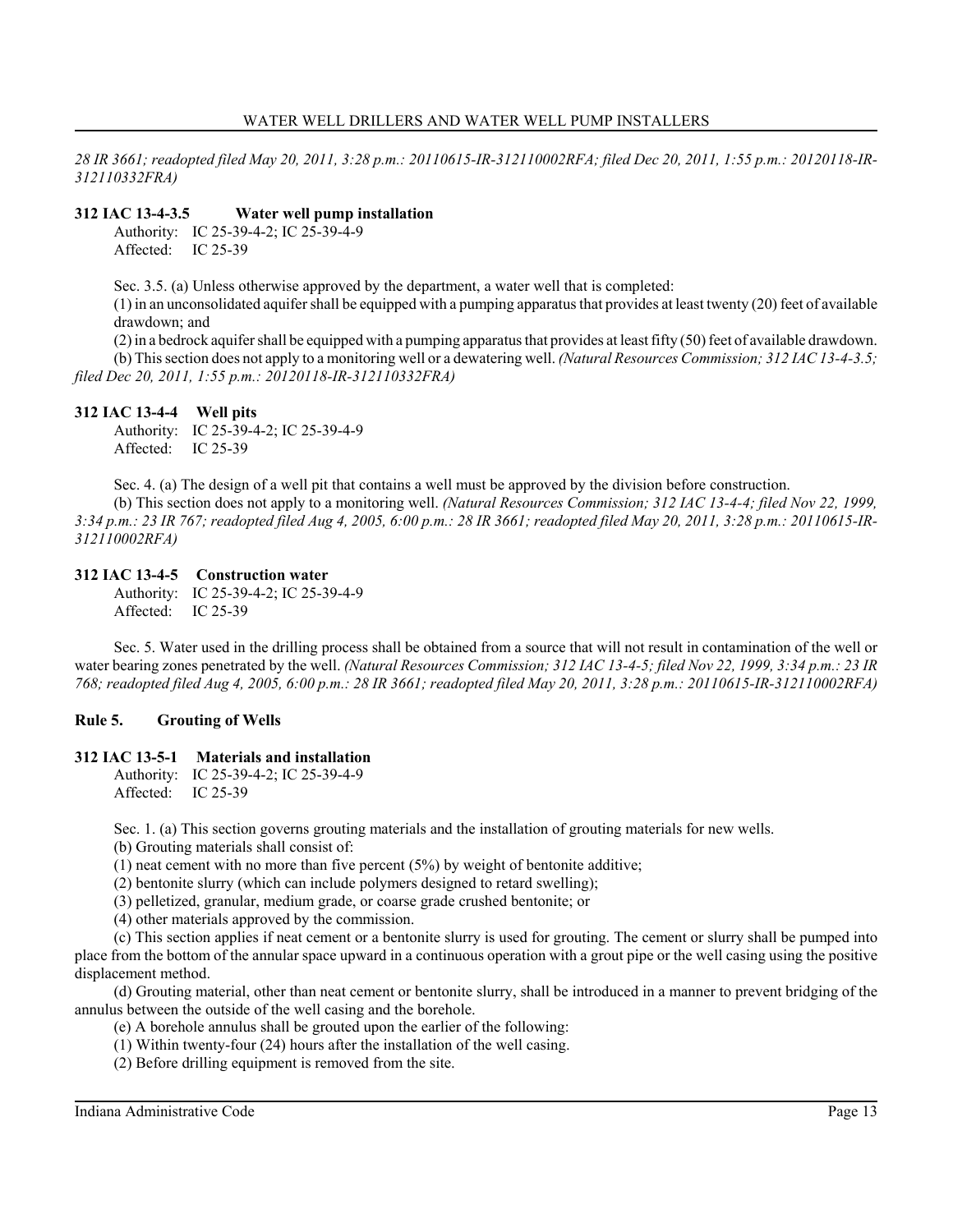(f) This section does not apply to a public water supply well. The installation of a public water supply well is governed by 327 IAC 8-3.4. *(Natural Resources Commission; 312 IAC 13-5-1; filed Nov 22, 1999, 3:34 p.m.: 23 IR 768; readopted filed Aug 4, 2005, 6:00 p.m.: 28 IR 3661; readopted filed May 20, 2011, 3:28 p.m.: 20110615-IR-312110002RFA)*

# **Rule 6. Minimum Well Construction Standards**

## **312 IAC 13-6-1 Rotary or augered wells**

Authority: IC 25-39-4-2; IC 25-39-4-9 Affected: IC 25-39

Sec. 1. (a) This section governs the construction of wells by rotary or auger drilling methods.

(b) A well shall be drilled and equipped with a casing having a minimum of two (2) inches inside diameter installed in an open hole having a diameter of at least two (2) inches greater than the outside diameter of the casing.

(c) A well shall be cased to a minimum depth of twenty-five (25) feet below the ground surface unless otherwise approved by the division.

(d) A well shall have a minimum of twenty-five (25) feet of the borehole annulus pressure grouted with neat cement or a bentonite slurry unless otherwise approved by the division.

(e) A well penetrating bedrock shall have the borehole annulus pressure grouted with neat cement or a bentonite slurry from the bottom of the well casing, or the top of the formation packer to the ground surface (or to four (4) feet below the ground surface if a pitless adapter is installed).

(f) A well constructed in an unconsolidated aquifer shall have the borehole annulus pressure grouted with neat cement or a bentonite slurry from the top of the natural or introduced gravel pack to the ground surface (or to four (4) feet below the ground surface if a pitless adapter is installed). The gravel pack shall not extend more than ten (10) feet above the top of the well screen unless otherwise approved by the division.

(g) This section does not apply to any of the following:

(1) A monitoring well.

(2) A dewatering well.

(3) A public water supply well.

The installation of a public water supply well is governed by 327 IAC 8-3.4. *(Natural Resources Commission; 312 IAC 13-6-1; filed Nov 22, 1999, 3:34 p.m.: 23 IR 768; readopted filed Aug 4, 2005, 6:00 p.m.: 28 IR 3661; readopted filed May 20, 2011, 3:28 p.m.: 20110615-IR-312110002RFA)*

# **312 IAC 13-6-2 Bucket wells**

Authority: IC 25-39-4-2; IC 25-39-4-9 Affected: IC 25-39

Sec. 2. (a) This section governs the construction of wells by bucket rig drilling methods.

(b) A bucket well installed as buried slab construction shall conform with the following:

(1) The well casing shall terminate not less than ten (10) feet below the ground surface. The casing shall meet the requirements contained in 312 IAC 13-4-1 and must be firmly embedded in or connected to a pipe, a minimum of two (2) inches inside diameter, cast in a reinforced buried concrete slab, or attached to a NSF certified fiberglass cap with a watertight mechanical or glued connection. Fiberglass well casing may be slotted below the ground surface to allow for the transmittance of water into the well.

(2) The annular opening between the well casing and the well bore shall be filled with washed graded gravel from the bottom of the well to the concrete slab or the fiberglass. The annular space between the pipe and borehole shall be sealed with concrete or granular, pelletized, or coarse grade crushed bentonite at least six (6) inches thick. The remainder of the borehole shall be filled with clean earth and thoroughly tamped to minimize settling.

(c) A bucket well installed not using buried slab construction shall conform with the following:

(1) A well shall have a borehole with an inside diameter at least two (2) inches larger than the outside diameter of the lining or well casing.

(2) The well shall have a continuous watertight lining of steel or fiberglass casing or concrete extending at least five (5) feet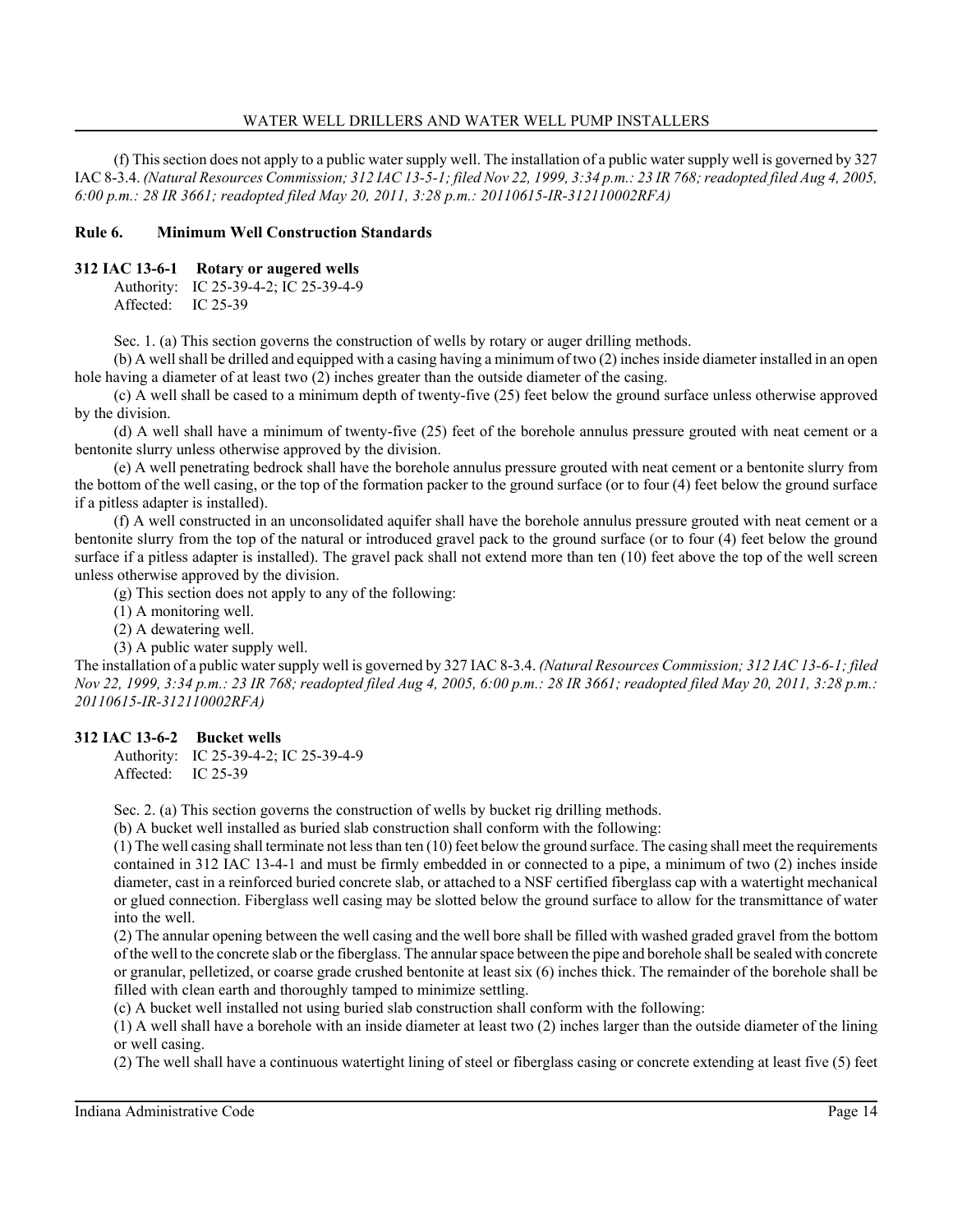below the ground surface. The casing shall meet the requirements contained in 312 IAC 13-4-1. Fiberglass well casing may be slotted below the ground surface to allow for the transmittance of water into the well.

(3) The annulus between the inside diameter of the borehole and the outside diameter of the well casing shall be filled with washed graded gravel from the bottom of the well to a depth at least five (5) feet below the ground surface. The remaining annulus shall be sealed with neat cement, bentonite slurry, or granular, pelletized, medium grade, or coarse grade crushed bentonite from ground level to at least five (5) feet below ground level.

(4) A reinforced cover slab at least four (4) inches thick with a diameter larger than the casing or a NSF certified fiberglass cap shall be provided. Vents or pump piping that exits through the slab shall have the pipe sleeves cast in place. Vents or pump piping that exits through the fiberglass cap or casing shall be attached with a watertight mechanical or glued connection. The top of the slab or fiberglass cap shall be sloped to drain to all sides. A watertight joint shall be made where the slab rests on the well lining using a watertight sealing compound. If a manhole is installed, the manhole shall have a metal curb cast in the concrete slab and extending four (4) inches above the slab. The manhole shall have a watertight cover with the sides to overhang the curb at least two (2) inches. A vent shall be installed in a concrete slab and shall consist of a metal pipe extending above the slab with the open end turned down and at least six (6) inches above the slab. The open end shall be covered with sixteen (16) mesh or finer screen made of durable material. A vent shall be installed in a fiberglass cap or casing and shall consist of a metal or plastic pipe extending at least six (6) inches above the cap or away from the casing with the open end turned down.

(5) A hole drilled in the concrete casing for a below ground discharge line shall be sealed on the inside and outside of the well casing with concrete or a mastic compound. Fiberglass casing equipped with a below ground discharge line shall have the discharge line attached with a watertight mechanical or glued connection.

(6) In a bucket well where casing is used with an inside diameter of less than twelve (12) inches that extends the entire depth of the borehole, the graded gravel filling the annular space between the inside of the borehole and outside of the casing shall terminate not less than ten (10) feet below ground surface. The borehole annulus shall be filled with granular, pelletized, or coarse grade crushed bentonite a minimum of six (6) inches thick and the remainder of the borehole shall be filled with clean earth and thoroughly tamped to minimize settling.

(d) This section does not apply to any of the following:

(1) A monitoring well.

(2) A dewatering well.

(3) A public water supply well.

The installation of a public water supply well is governed by 327 IAC 8-3.4. *(Natural Resources Commission; 312 IAC 13-6-2; filed Nov 22, 1999, 3:34 p.m.: 23 IR 768; filed Oct 9, 2001, 4:32 p.m.: 25 IR 709; readopted filed Aug 4, 2005, 6:00 p.m.: 28 IR 3661; readopted filed May 20, 2011, 3:28 p.m.: 20110615-IR-312110002RFA)*

# **312 IAC 13-6-3 Cable tool or jetted wells**

Authority: IC 25-39-4-2; IC 25-39-4-9 Affected: IC 25-39

Sec. 3. (a) This section governs the construction of wells by cable tool or jetting methods.

(b) A well installed by cable tool or jetting shall be equipped with casing having a minimum of two (2) inches inside diameter and be cased a minimum of twenty-five (25) feet below ground surface.

(c) If well casing is driven or jetted, a borehole with an inside diameter at least two (2) inches greater than the outside diameter of the casing to be driven shall be dug at least three (3) feet, but not more than five (5) feet, below ground surface. The casing shall be centered in the larger diameter borehole. A bentonite slurry, granular bentonite, or medium grade crushed bentonite shall fill the annulus during the installation of the well casing. Notwithstanding 312 IAC 13-5-1(c), bentonite slurry may be introduced into the borehole annulus by gravity methods during the installation of the well casing.

(d) Unless otherwise approved by the division, a well must be grouted under section 1 of this rule if either of the following conditions exist:

(1) A larger diameter temporary casing is used to install a smaller diameter permanent well casing.

(2) A later diameter borehole is drilled to install a smaller diameter well casing.

(e) This section does not apply to a monitoring well, a dewatering well, or a public water supply well. The installation of a public water supply well is governed by 327 IAC 8-3.4. *(Natural Resources Commission; 312 IAC 13-6-3; filed Nov 22, 1999, 3:34*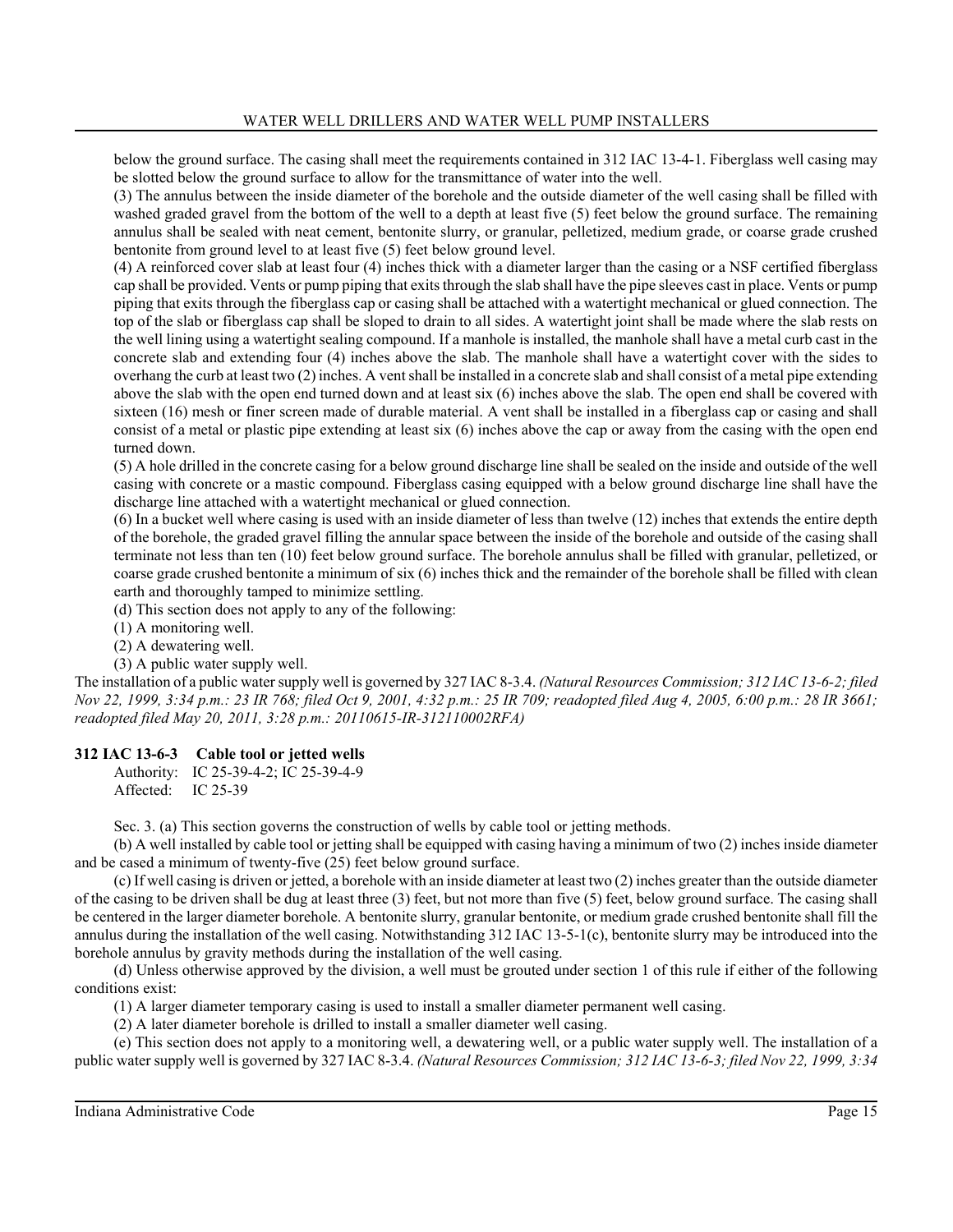*p.m.: 23 IR 769; readopted filed Aug 4, 2005, 6:00 p.m.: 28 IR 3661; readopted filed May 20, 2011, 3:28 p.m.: 20110615-IR-312110002RFA)*

### **Rule 7. Well Yield**

**312 IAC 13-7-1 Well yield**

Authority: IC 25-39-4-9 Affected: IC 25-39

Sec. 1. (a) Every well (which is to be equipped with a pump) shall be tested for yield. The well shall be test pumped at a capacity at least equal to the pumping rate desired from the well during normal usage.

(b) A well shall be developed and tested at capacity for a minimum of one (1) hour. The yield and drawdown shall be recorded. (c) Pumping equipment shall be installed at a depth to allow for drawdown caused by:

(1) the pumping equipment itself; and

(2) seasonal water level fluctuations.

(d) This section does not apply to a monitoring well or a dewatering well. *(Natural Resources Commission; 312 IAC 13-7-1; filed Nov 22, 1999, 3:34 p.m.: 23 IR 769; readopted filed Aug 4, 2005, 6:00 p.m.: 28 IR 3661; readopted filed May 20, 2011, 3:28 p.m.: 20110615-IR-312110002RFA)*

### **Rule 8. Other Wells and Structures**

### **312 IAC 13-8-1 Geothermal heat pump wells**

Authority: IC 14-10-2-4; IC 25-39-4-2; IC 25-39-4-9 Affected: IC 25-39

Sec. 1. (a) This section establishes standards for drilling ground water heat pump systems that are in addition to the general requirements for drilling a well under 312 IAC 12.

(b) If a return well is used with an open loop system, its design shall provide a water transmitting capacity that is at least one and one-half  $(1\frac{1}{2})$  times the required water supply of the heat pump unit.

(c) With respect to a vertical closed loop system, boreholes shall be pressure grouted from the bottom of the borehole to the ground surface with a high solids bentonite grout that may contain sand to enhance thermal conductivity. *(Natural Resources Commission; 312 IAC 13-8-1; filed Nov 22, 1999, 3:34 p.m.: 23 IR 770; readopted filed Aug 4, 2005, 6:00 p.m.: 28 IR 3661; filed Jul 14, 2006, 1:23 p.m.: 20060809-IR-312050341FRA; readopted filed May 20, 2011, 3:28 p.m.: 20110615-IR-312110002RFA)*

# **312 IAC 13-8-2 Radial collector wells**

Authority: IC 25-39-4-2; IC 25-39-4-9 Affected: IC 25-39

Sec. 2. Plans and specifications for a radial collector well must be approved by the division before drilling begins. Factors to be considered by the division include the following:

- (1) The depth of the well.
- (2) Well casing materials.
- (3) Well sealing procedures.
- (4) Types of aquifer materials.
- (5) The location of the proposed well.

*(Natural Resources Commission; 312 IAC 13-8-2; filed Nov 22, 1999, 3:34 p.m.: 23 IR 770; readopted filed Aug 4, 2005, 6:00 p.m.: 28 IR 3661; readopted filed May 20, 2011, 3:28 p.m.: 20110615-IR-312110002RFA)*

#### **312 IAC 13-8-3 Monitoring wells**

Authority: IC 14-10-2-4; IC 25-39-4-2; IC 25-39-4-9 Affected: IC 25-39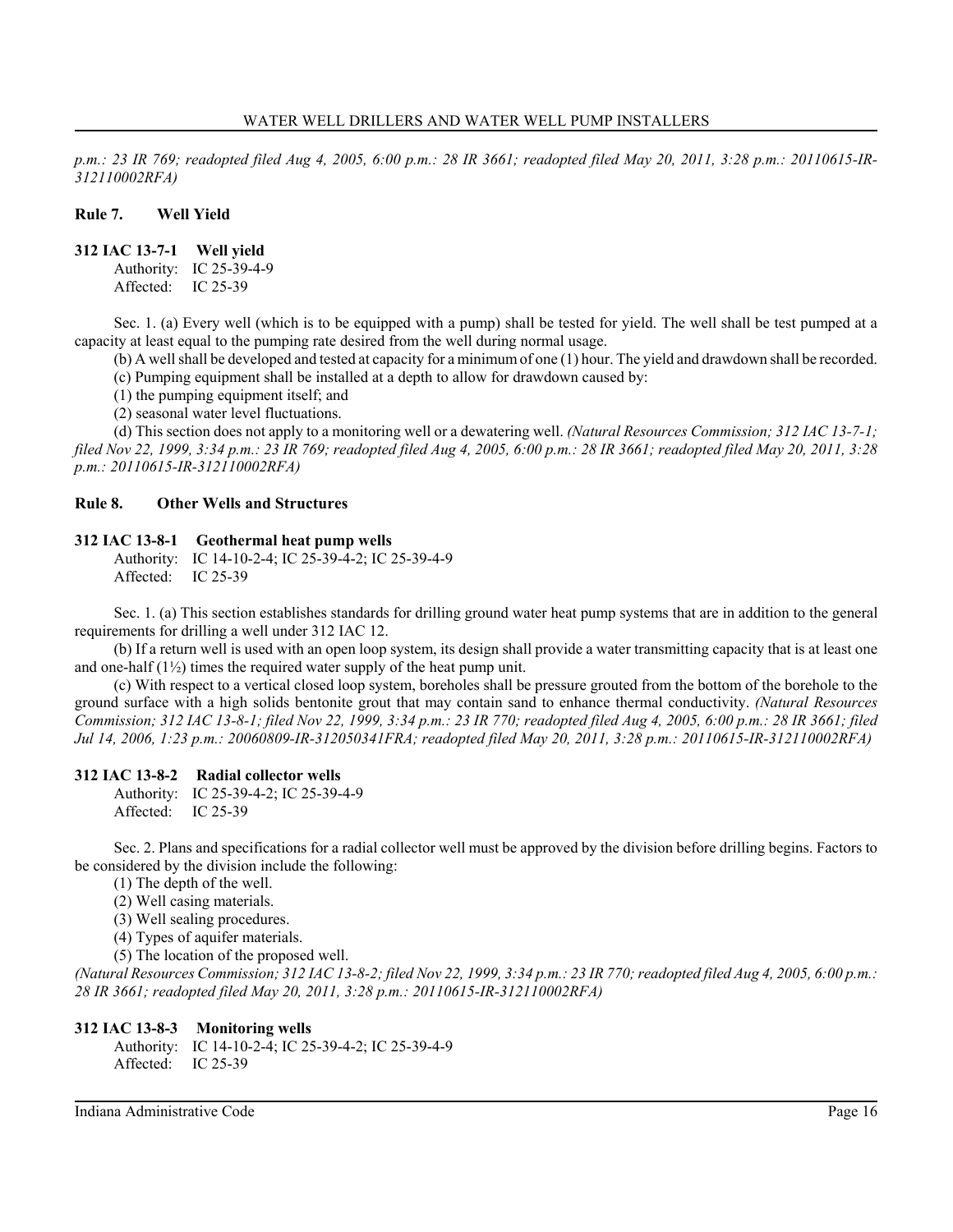Sec. 3. (a) This section establishes standards for monitoring wells that are in addition to the general requirements for drilling a well under this article.

(b) A monitoring well shall be equipped with casing. The composition, wall thickness, and nominal diameter of the casing shall be sufficient to allow the well to be used for its intended purpose.

(c) Monitoring well casing shall be new first class material that meets the American Society of Testing Materials (ASTM) standards ASTM A-120 (1984) or ASTM A-53 (1987) or the American Petroleum Institute (API) standards API-5A or API-5L (1987). Thermoplastic pipe shall comply with ASTM F-480 (1981). Well casing shall be as follows:

(1) Clean and free of rust, grease, oil, or contaminants and composed of materials that will have minimal impact on the quality of a water sample.

(2) Centered in the borehole and free of obstructions so monitoring devices can be lowered into the well.

(d) A monitoring well screen shall be composed of materials that will not corrode or react with chemicals found in the ground water at the site. The well screen slots shall not be hand cut and shall be sized to retain at least ninety percent (90%) of the grain size of the introduced filter pack or natural formation materials if an introduced filter pack is not used. The introduced filter pack shall:

(1) be properly sized and graded; and

(2) not extend more than two (2) feet above the top of the screen or the uppermost water bearing unit to be monitored in the well annulus unless otherwise approved by the division.

(e) A filter pack seal of bentonite slurry or granular, pelletized, medium grade, or coarse grade crushed bentonite may be placed in the annulus directly above the filter pack or sand grout barrier. The filter pack seal shall:

(1) be installed to prevent bridging; and

(2) not extend more than two (2) feet above the filter pack or sand grout barrier.

(f) Except as provided in subsection (h), the finished well casing:

(1) shall extend at least two (2) feet above the ground level; and

(2) if located in a flood plain, must be:

(A) at least two (2) feet above the elevation of the regulatory flood; or

(B) equipped with a watertight cap.

The monitoring well shall be located to protect against surface water ponding, and earthen materials, neat cement, or concrete shall be placed around the well casing to drain surface water from the well.

(g) A monitoring well, located where the casing is susceptible to damage, shall be equipped with a protective outer pipe consisting of a metal casing having a diameter large enough to allow easy access to the well. The protective cover pipe shall be firmly anchored in the ground. Additional protective devices, for example, brightly colored posts around the well, are required where construction equipment or vehicular traffic could damage the well.

(h) A monitoring well must be equipped with a locking cap or cover to prevent unauthorized access. The locking cap may be placed:

(1) directly on the well casing; or

(2) if required under subsection (g), on the protective cover pipe.

(i) A monitoring well installed so that the top of the well casing is finished at an elevation below the ground surface shall be equipped with a watertight cap. The top of the well casing shall terminate at a depth no greater than one (1) foot below the ground surface and shall be located in a flush mounted protective cover pipe. The flush mounted protective cover pipe shall include each of the following:

(1) A watertight one (1) piece or continuous welded metal casing:

(A) at least one (1) foot long; and

(B) having a nominal diameter at least four (4) inches greater than the nominal diameter of the monitoring well.

The casing shall be flanged for greater stability if installed in a location likely to be subject to vehicular traffic.

(2) A concrete ground surface seal, if an impervious surface, for example, concrete or asphalt, is not present. The ground surface seal shall be installed and extend not more than three (3) feet below the ground surface.

(3) A sealed lid that is not more than one-half (½) inch higher than the elevation of the ground surface. The sealed lid shall be as follows:

(A) Of a quality to withstand vehicular traffic if installed in a location likely to be subject to vehicular traffic.

(B) Clearly marked with the words "MONITORING WELL" or "MONITOR" and also display the words "DO NOT FILL".

(j) A monitoring well installed by the rotary or auger drilling method shall have a borehole with a diameter at least two (2)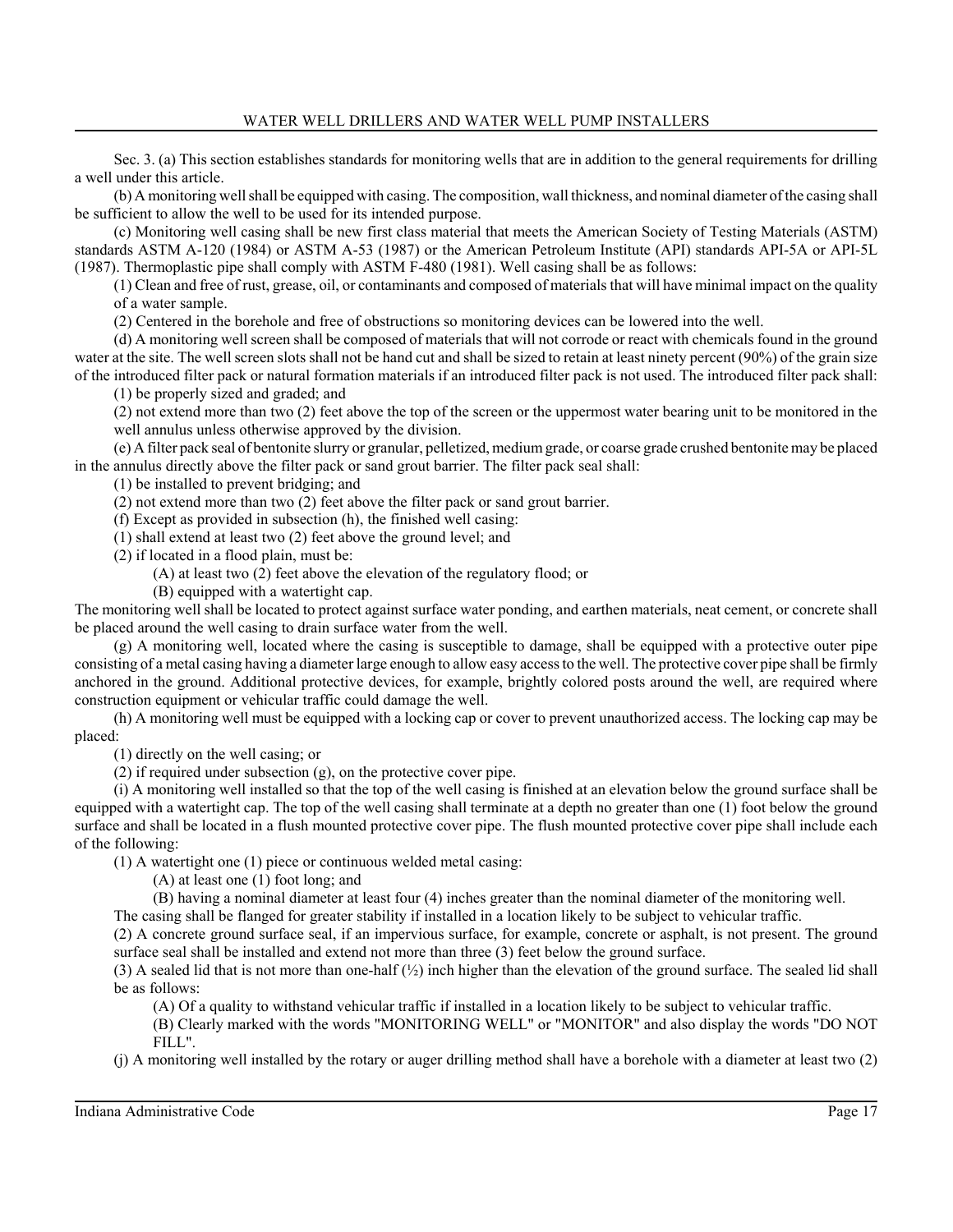inches greater than the nominal diameter of the casing. Except as provided in subsection (e), the well shall be grouted as follows: (1) Granular bentonite may be used to grout a monitoring well if the:

(A) diameter of the borehole is four (4) inches or larger than the nominal diameter of the well casing; and

(B) well is not more than twenty-five (25) feet deep.

(2) Except as provided in subdivision (3), the annulus of the monitoring well shall be pressure grouted with neat cement or a bentonite slurry or be grouted with pelletized, medium grade, or coarse grade crushed bentonite from the top of the filter pack or filter pack seal under subsection (e) (for a well installed in unconsolidated materials) or the bottom of the well casing (for a well penetrating bedrock) to the ground surface or to within one (1) foot of the ground surface if a flush mounted protective cover pipe is installed if the:

(A) diameter of the borehole is four (4) inches or larger than the nominal diameter of the well casing; and

(B) well is not more than one hundred (100) feet deep.

(3) The annulus of the monitoring well shall be pressure grouted with neat cement or a bentonite slurry from the top of the filter pack or filter pack seal under subsection (e) (for a well installed in unconsolidated materials) or the bottom of the well casing (for a well penetrating bedrock) to the ground surface or to within one (1) foot of the ground surface if a flush mounted protected cover pipe is installed where either the:

(A) diameter of the borehole is less than four (4) inches larger in diameter than the nominal diameter of the well casing; or

(B) well is more than one hundred (100) feet deep.

(k) A monitoring well installed by the cable tool method shall be grouted as follows:

(1) The well casing shall be centered in a borehole:

(A) with a diameter of at least two (2) inches greater than the nominal diameter of the casing to be driven;

(B) dug at least three (3) feet, but not more than five (5) feet, below the ground surface; and

(C) filled with granular bentonite or a bentonite slurry during the installation of the casing.

Notwithstanding 312 IAC 13-5-1(c), bentonite slurry may be introduced into the borehole annulus by gravity methods during the installation of the well casing.

(2) Grouting shall be performed as provided under subsection (i) if a larger diameter:

(A) temporary casing is used to install a smaller diameter permanent well casing; or

(B) borehole is drilled to install a smaller diameter well casing.

(l) A monitoring well installed by the direct push method must be constructed as follows:

(1) The well shall be equipped with a prepacked well screen.

(2) A sand grout barrier shall:

(A) be placed directly above the prepacked well screen in the annulus between the well casing (riser pipe) and the borehole wall as the probe rods are retracted;

(B) be installed to prevent bridging; and

(C) extend not more than two (2) feet above the top of the prepacked well screen.

(3) A filter pack seal may be installed under subsection (e) directly above the sand grout barrier.

(4) The remaining annulus between the well casing (riser pipe) and probe rods shall be pressure grouted with neat cement or a bentonite slurry from the top of the sand grout barrier or filter pack seal to:

(A) if a flush-mounted protective pipe is installed, within one (1) foot of the ground surface; or

(B) the ground surface.

(5) The probe rods shall be pulled during installation of the grout material.

(m) A monitoring well shall be developed following installation and before water samples are collected. This development shall be accomplished to produce water that is as free as practicable from the following:

(1) Sediment.

(2) Drill cuttings.

(3) Drilling fluids.

If a well is installed to monitor ground water quality, the well shall be adequately developed to present a representative sample of the water quality.

(n) Contaminated drill cuttings, fluids, and surge and wash waters produced in the drilling and development of a monitoring well shall be collected and contained to:

(1) prevent contamination of the area; and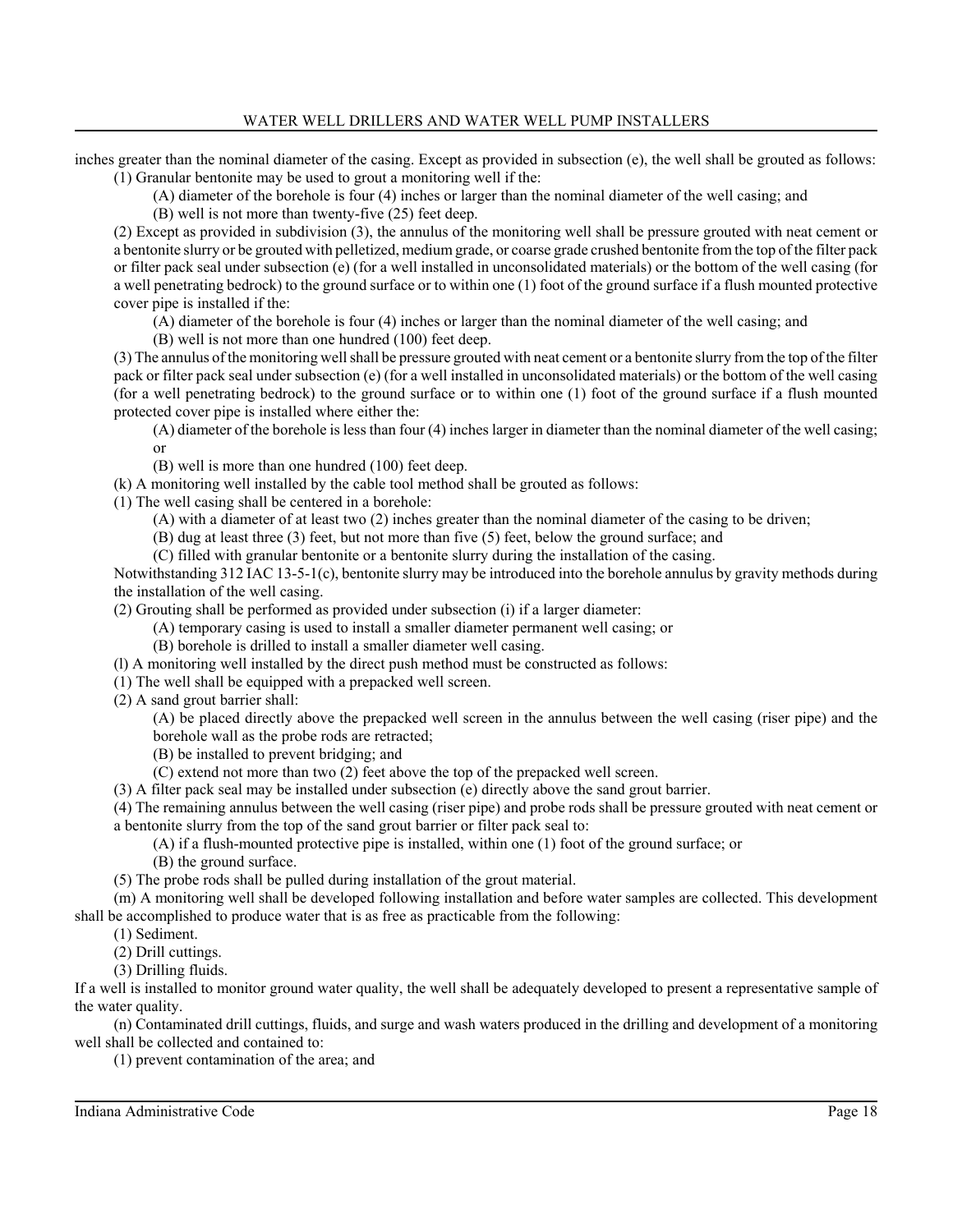(2) protect persons who might otherwise come in contact with these materials.

(o) Monitoring well construction and development equipment that comes in contact with contaminated water or contaminated geologic materials shall be cleaned with high-pressure hot water or steam, using inorganic soap or other suitable solvents, and rinsed thoroughly. Contaminated fluids or wash waters shall be collected and contained so that the result is not:

(1) contamination of the area; or

(2) a hazard to individuals who may come in contact with these materials.

*(Natural Resources Commission; 312 IAC 13-8-3; filed Nov 22, 1999, 3:34 p.m.: 23 IR 770; errata filed Dec 30, 1999, 4:02 p.m.: 23 IR 1109; readopted filed Aug 4, 2005, 6:00 p.m.: 28 IR 3661; filed Jul 14, 2006, 1:23 p.m.: 20060809-IR-312050341FRA; readopted filed May 20, 2011, 3:28 p.m.: 20110615-IR-312110002RFA)*

# **312 IAC 13-8-4 Dewatering wells**

Authority: IC 25-39-4-9 Affected: IC 25-39

Sec. 4. (a) This section establishes standards for dewatering wells which are in addition to the general requirements for drilling a well under this article.

(b) A dewatering well shall be equipped with casing having a nominal diameter of at least one and one-fourth (1¼) inches. The casing shall be clean and free of grease, oil, or other contaminants that would impact water quality.

(c) Upon installation, a dewatering well must be fitted with a temporary cap which remains in place until pumping equipment is installed. The cap shall be of a type that prevents vermin or other potential contaminants from entering the well.

(d) Earthen materials shall be placed around the well casing to drain surface water away from the dewatering well. *(Natural Resources Commission; 312 IAC 13-8-4; filed Nov 22, 1999, 3:34 p.m.: 23 IR 772; readopted filed Aug 4, 2005, 6:00 p.m.: 28 IR 3661; readopted filed May 20, 2011, 3:28 p.m.: 20110615-IR-312110002RFA)*

# **Rule 9. Well Disinfection**

# **312 IAC 13-9-1 Disinfection procedures for drilled wells**

Authority: IC 25-39-4-2; IC 25-39-4-9 Affected: IC 25-39

Sec. 1. (a) Except as provided in subsection (d), the following procedures shall be used for the disinfection of drilled wells: (1) The amount of water in the well shall be determined by multiplying the gallons per foot by the number of feet of water in the well according to the following table:

| Diameter of Well in Inches | <b>Gallons Per Foot</b> |  |  |  |  |
|----------------------------|-------------------------|--|--|--|--|
| 2                          | .16                     |  |  |  |  |
| 3                          | .37                     |  |  |  |  |
| 4                          | .65                     |  |  |  |  |
| 5                          | 1.00                    |  |  |  |  |
| 6                          | 1.50                    |  |  |  |  |
| 8                          | 2.60                    |  |  |  |  |
| 10                         | 4.10                    |  |  |  |  |
| 12                         | 6.00                    |  |  |  |  |

(2) At least one hundred (100) parts per million of chlorine concentration in water are required for disinfection. For each one hundred (100) gallons of water in the well, the amount of chlorine liquid or compound shown in the following table shall be used:

| Laundry Bleach      | <b>Hypochlorite Granules</b> |  |  |  |  |  |
|---------------------|------------------------------|--|--|--|--|--|
| $(5.25\%$ chlorine) | $(70\%$ chlorine)            |  |  |  |  |  |
| 3 cups              | 2 ounces                     |  |  |  |  |  |
|                     |                              |  |  |  |  |  |

(3) The solution prepared under subdivision (2) shall be poured into the well to ensure the casing walls are wetted before the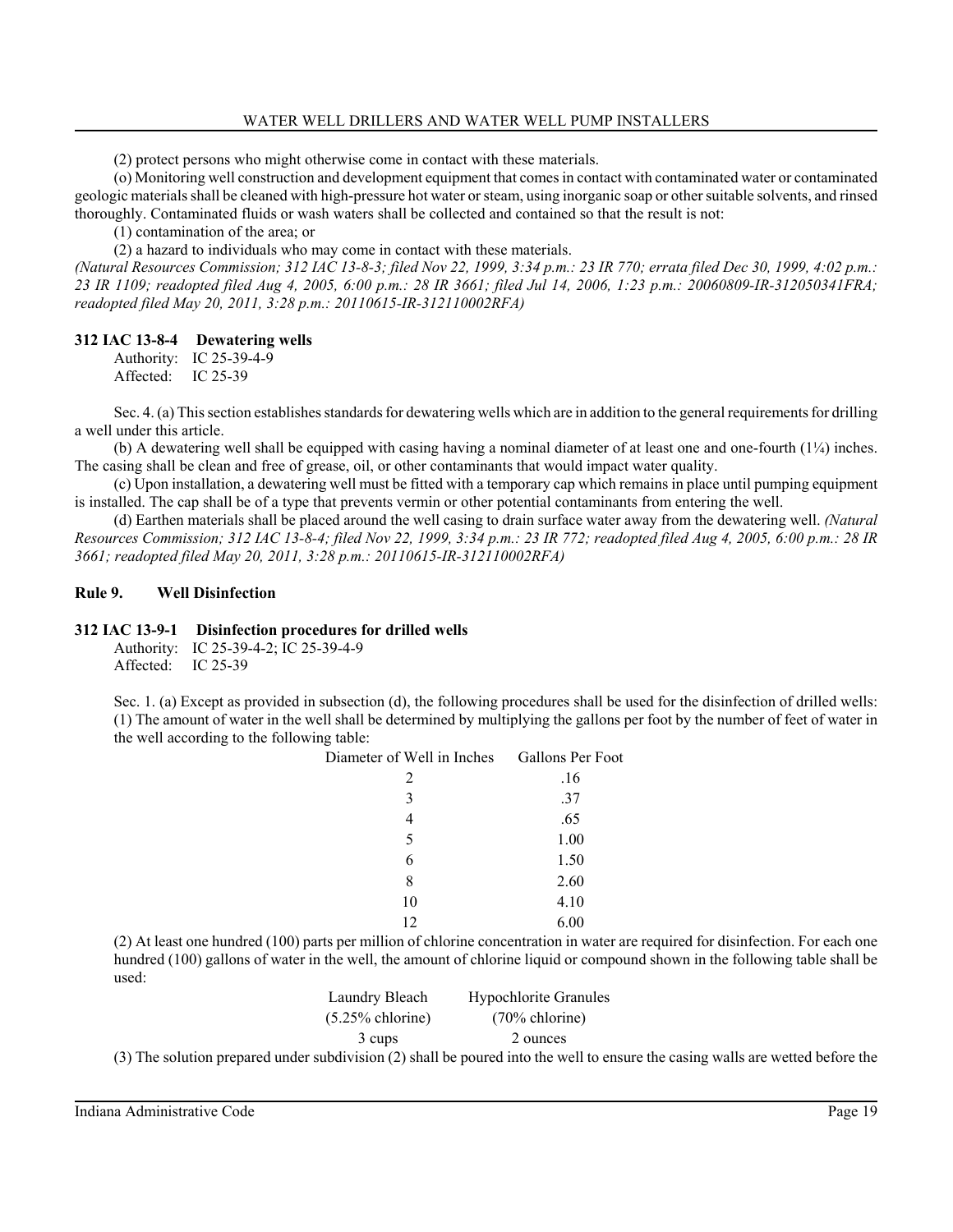cover, cap, or seal is installed.

(4) Instead of the applications described in subdivisions (1) through (2), another application of chlorine may be substituted

by a water well driller which results in a chlorine concentration of at least one hundred (100) parts per million.

(b) As used in this section, one (1) cup is equivalent to an eight (8) ounce measuring cup.

(c) As used in this section, one (1) ounce is equivalent to one (1) heaping tablespoon of granules.

(d) This section does not apply to a monitoring well or a dewatering well. *(Natural Resources Commission; 312 IAC 13-9-1; filed Nov 22, 1999, 3:34 p.m.: 23 IR 772; readopted filed Aug 4, 2005, 6:00 p.m.: 28 IR 3661; readopted filed May 20, 2011, 3:28*

*p.m.: 20110615-IR-312110002RFA)*

# **312 IAC 13-9-2 Disinfection procedures for bucket wells**

Authority: IC 25-39-4-2; IC 25-39-4-9 Affected: IC 25-39

Sec. 2. The following procedures shall be used for the disinfection of bucket wells:

(1) The amount of disinfectant required is determined primarily by the amount of water in the well. The following table establishes the amount of chlorine to use for each foot of water in the well:

| Diameter of well in feet                             | $\mathcal{R}$ | 4 | 5 6 7 8 10   |  |      |
|------------------------------------------------------|---------------|---|--------------|--|------|
| Amount of $5.25\%$                                   | 15            |   | 3 45 6 9 12  |  | - 18 |
| laundry bleach to use per<br>foot of water (in cups) |               |   |              |  |      |
| Amount of .70%<br>hypochlorite (in cups)             |               |   | 2 3 4 6 8 12 |  |      |

(2) To determine the amount of bleach, multiply the amount of disinfectant indicated as determined by the diameter of the well times the number of feet of water in the well.

(3) The amount of bleach determined under subdivision (2) shall be added to approximately ten (10) gallons of water and splashed around the lining or wall of the well. The entire amount of disinfectant must be circulated so that the solution contacts all parts of the well.

(4) The top of the well must be sealed.

(5) Instead of the applications described in this section, another application of chlorine may be substituted which results in a chlorine concentration of one hundred (100) parts per million.

*(Natural Resources Commission; 312 IAC 13-9-2; filed Nov 22, 1999, 3:34 p.m.: 23 IR 772; readopted filed Aug 4, 2005, 6:00 p.m.: 28 IR 3661; readopted filed May 20, 2011, 3:28 p.m.: 20110615-IR-312110002RFA)*

# **Rule 10. Landowner Responsibility for Abandonment and Plugging of Wells**

# **312 IAC 13-10-1 Temporary abandonment of wells**

Authority: IC 25-39-4-2; IC 25-39-4-6; IC 25-39-4-9 Affected: IC 25-39

Sec. 1. A well which has not been used for more than three (3) months without being permanently abandoned must be sealed at or above the ground surface by a welded, threaded, or mechanically attached watertight cap. The well shall be maintained so that the well does not become a source or channel of ground water contamination. *(Natural Resources Commission; 312 IAC 13-10-1; filed Nov 22, 1999, 3:34 p.m.: 23 IR 772; readopted filed Aug 4, 2005, 6:00 p.m.: 28 IR 3661; readopted filed May 20, 2011, 3:28 p.m.: 20110615-IR-312110002RFA)*

# **312 IAC 13-10-2 Permanent abandonment of wells**

Authority: IC 14-10-2-4; IC 25-39-4 Affected: IC 25-39

Sec. 2. (a) A well abandoned before January 1, 1988, must be sealed at or above the ground surface by a welded, threaded, or mechanically attached watertight cap. The well shall be maintained so the well does not become a source or channel of ground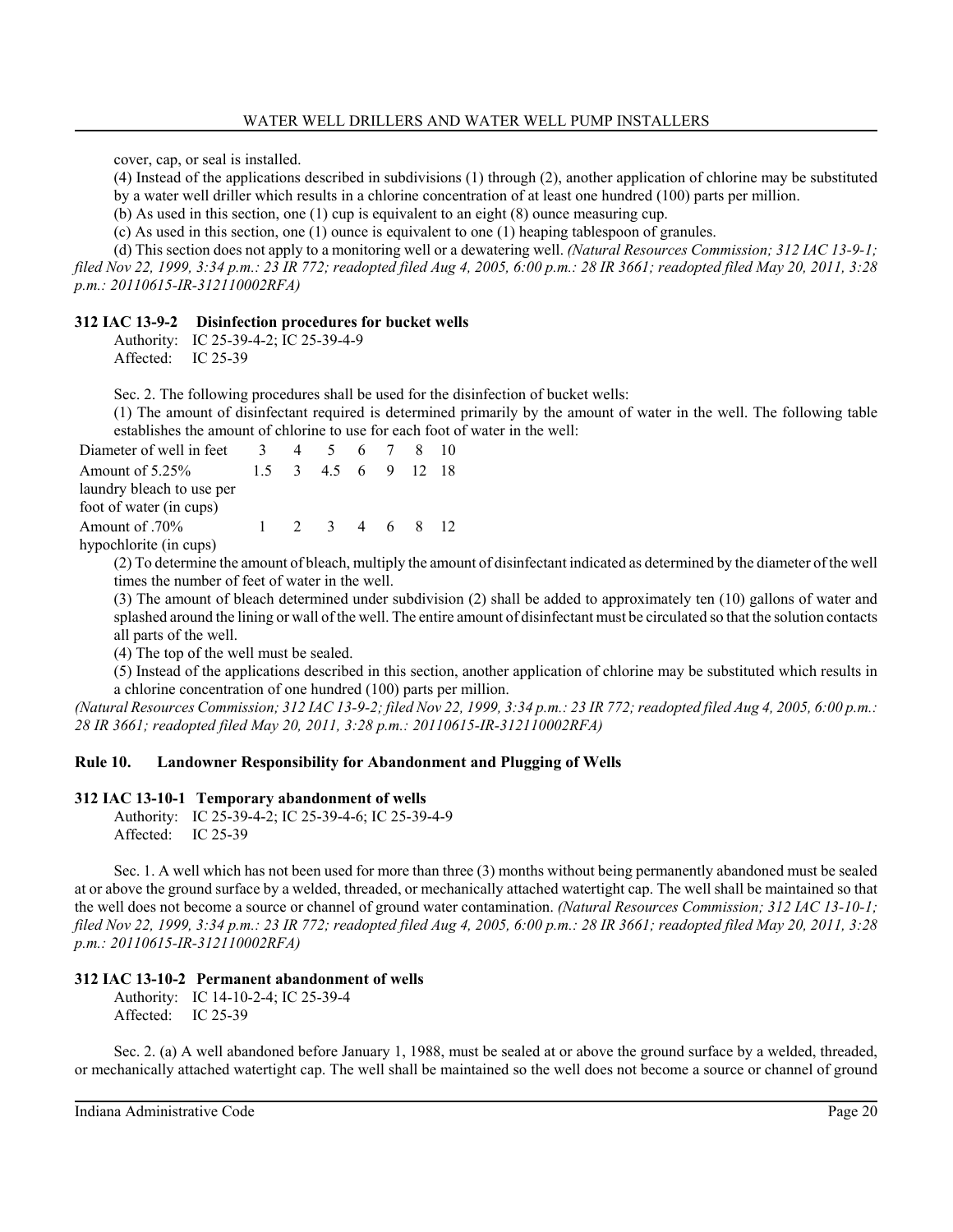water contamination. A well that poses a hazard to human health must also be plugged under subsection (c). A cased or uncased bucket well or a hand dug well (other than buried slab construction) that was abandoned before January 1, 1988, shall be closed in conformance with one (1) of the following procedures:

(1) Covered with a reinforced concrete slab:

(A) at least four (4) inches thick; and

(B) having a diameter larger than the nominal diameter of the borehole or the well casing.

(2) Equipped with a properly reinforced cover:

(A) constructed of pressure treated lumber;

(B) having dimensions larger than the nominal diameter of the borehole or well casing; and

(C) protected against the water with roofing or other water repelling materials that are properly maintained to ensure the integrity of the cover.

Closure shall not be performed under this subdivision, however, if the cover is in direct contact with ground water or surface water.

(3) Closed as otherwise approved by the division.

(b) A well drilled before January 1, 1988, and abandoned before January 1, 1994, shall be as follows:

(1) Sealed at or above the ground surface by a welded, threaded, or mechanically attached watertight cap.

(2) Maintained so the well does not become a source or channel of ground water contamination.

A well that poses a hazard to human health must also be plugged under subsection (c).

(c) A well abandoned after December 31, 1987, shall be plugged by a water well driller or water well pump installer with an impervious grouting material to prevent the following:

(1) Migration of materials or fluids in the well.

(2) Loss of pressure in a confined aquifer.

(d) A well drilled after December 31, 1987, and not equipped with casing must be plugged by a water well driller within seventy-two (72) hours after completion.

(e) This subsection applies as follows to a cased or uncased well abandoned after December 31, 1987:

(1) The plugging material must consist of one (1) or a combination of the following:

(A) Neat cement with not more than five percent (5%) by weight of bentonite additive.

(B) Bentonite slurry, which can include polymers designed to retard swelling.

(C) Pelletized, medium grade, or coarse grade crushed bentonite.

(D) Other materials approved by the commission.

(2) The following methods apply:

(A) Cement and bentonite slurries shall be pumped into place in a continuous operation with a grout pipe introducing the plugging material at the bottom of the well and moving the pipe progressively upward as the well is filled.

(B) Plugging materials other than neat cement or bentonite slurry shall be installed in a manner to prevent bridging of

the well or borehole. The well or borehole shall be measured periodically throughout the plugging process to ensure that bridging does not occur.

(3) The following procedures apply:

(A) An abandoned well shall be disconnected from the water system. Any substance that may interfere with plugging shall be removed, if practicable.

(B) A well, other than:

(i) a monitoring well;

(ii) a dewatering well; or

(iii) an uncased borehole;

shall be chlorinated before abandonment as provided in 312 IAC 13-9-1.

(4) Unless otherwise approved by the department, a cased well shall be plugged as follows:

(A) With neat cement, bentonite slurry, or medium grade or coarse grade crushed or pelletized bentonite from the bottom of the well to within two (2) feet below the ground surface.

(B) The well casing shall be severed at least two (2) feet below the ground surface, and a cement plug larger in diameter than the borehole shall be:

(i) constructed over the borehole; and

(ii) covered with natural clay material to the ground surface.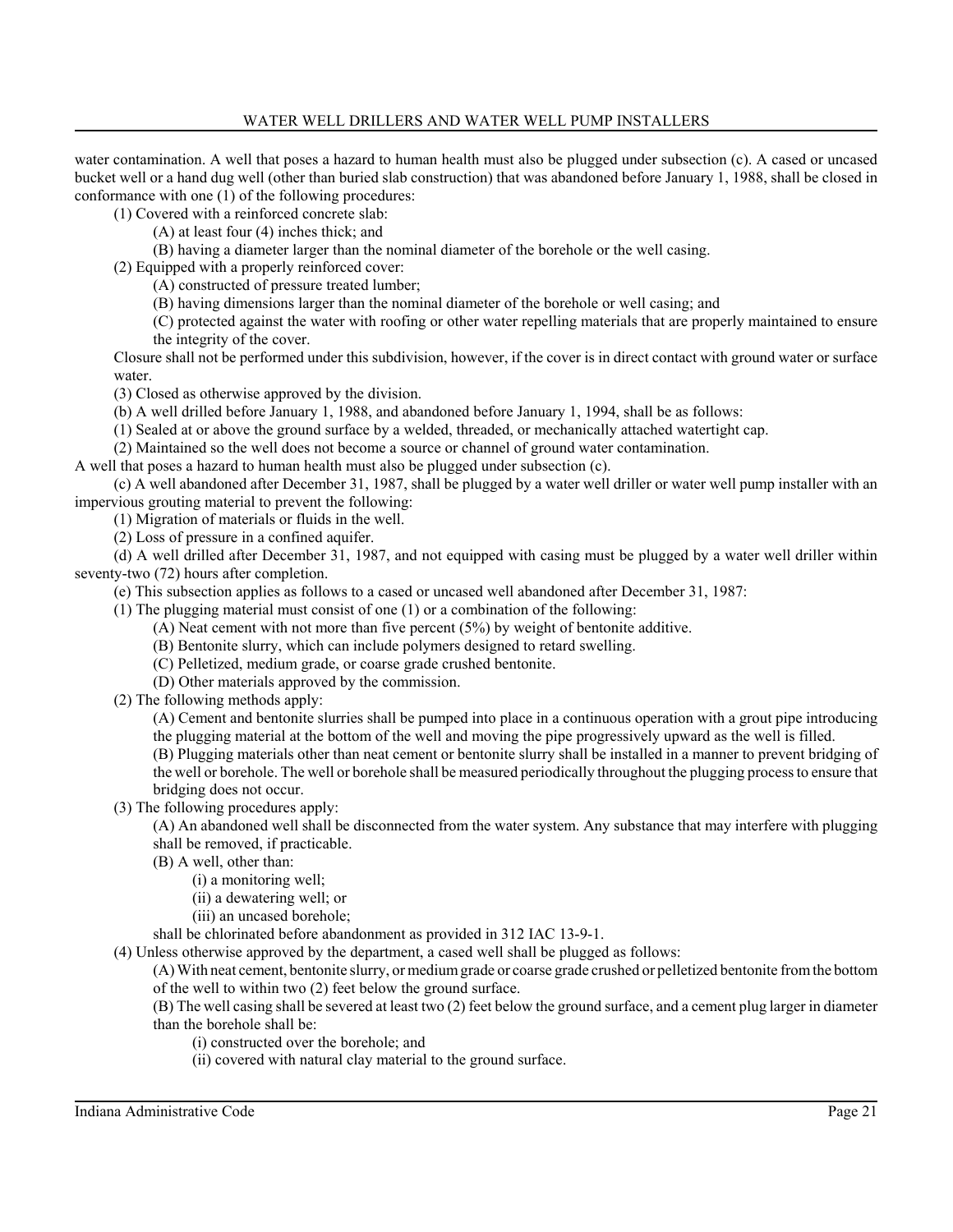(5) An uncased well (other than a borehole drilled by a bucket rig or a dewatering well governed by subdivision (8) or (9)) shall be filled with:

(A) natural clay materials;

(B) neat cement;

(C) bentonite slurry; or

(D) medium grade or coarse grade crushed or pelletized bentonite;

from the bottom of the borehole to a depth of not less than twenty-five (25) feet below ground surface. The borehole shall be filled with neat cement or medium grade or coarse grade crushed or pelletized bentonite from a depth not less than twenty-five (25) feet below ground surface to within two (2) feet below ground surface. The remaining borehole shall be filled with natural clay material to ground surface.

(6) A cased or uncased monitoring well shall be plugged from the bottom of the well or borehole to the ground surface with a:

(A) bentonite slurry; or

(B) pelletized or coarse grade crushed bentonite.

(7) A bucket well shall be plugged as follows:

(A) A bucket well installed as buried slab construction shall be filled with gravel from the bottom of the well to within ten (10) feet below the ground surface. Neat cement, bentonite slurry, or pelletized, medium grade, or coarse grade crushed bentonite shall be installed in the casing or well pipe from not less than ten (10) feet below the ground surface to within two (2) feet below the ground surface. The well pipe shall be:

(i) severed at least two (2) feet below the ground surface; and

(ii) covered with a cement plug larger in diameter than the well pipe.

The remaining hole shall be filled with natural clay material to the ground surface.

(B) Bucket well construction:

(i) using casing with an inside diameter of less than twelve (12) inches extending the entire length of the borehole; and

(ii) equipped with a well screen;

shall be abandoned under subdivision (4)(A).

(C) An uncased borehole drilled by a bucket rig shall be filled with natural clay material:

(i) from the bottom of the hole to the ground surface; and

(ii) thoroughly tamped to minimize settling.

(D) For other than buried slab construction, a bucket well shall be filled with gravel from the bottom of the well to at least five (5) feet below ground surface. The top section of the concrete or tile well casing shall be removed to cause the top of the well to terminate below ground surface. The well shall be filled with at least one (1) foot of:

(i) neat cement;

(ii) bentonite slurry; or

(iii) pelletized, medium grade, or coarse grade crushed bentonite;

from at least five (5) feet below ground surface to the top of the well casing. The well casing shall be covered with a cement plug larger in diameter than the borehole. The remaining hole shall be filled with natural clay material to ground surface.

(8) If a dewatering well casing is removed following use, the remaining borehole shall initially be filled with granular, pelletized, medium grade, or coarse grade crushed bentonite a minimum of one (1) foot thick. The remainder of the borehole shall be:

(A) filled with natural earth materials obtained during the drilling process to the ground surface; and

(B) thoroughly tamped to minimize settling.

(9) If a dewatering well casing is removed following use and the well site will be excavated as part of the construction project, the remaining borehole shall be:

(A) filled with natural earth materials obtained during the drilling process to the ground surface; and

(B) thoroughly tamped to minimize settling.

(f) The division shall be notified in writing of a well abandonment within thirty (30) days after plugging is completed. *(Natural Resources Commission; 312 IAC 13-10-2; filed Nov 22, 1999, 3:34 p.m.: 23 IR 773; readopted filed Aug 4, 2005, 6:00 p.m.: 28 IR 3661; filed Jul 14, 2006, 1:23 p.m.: 20060809-IR-312050341FRA; errata filed Apr 13, 2010, 2:06 p.m.: 20100428-IR-*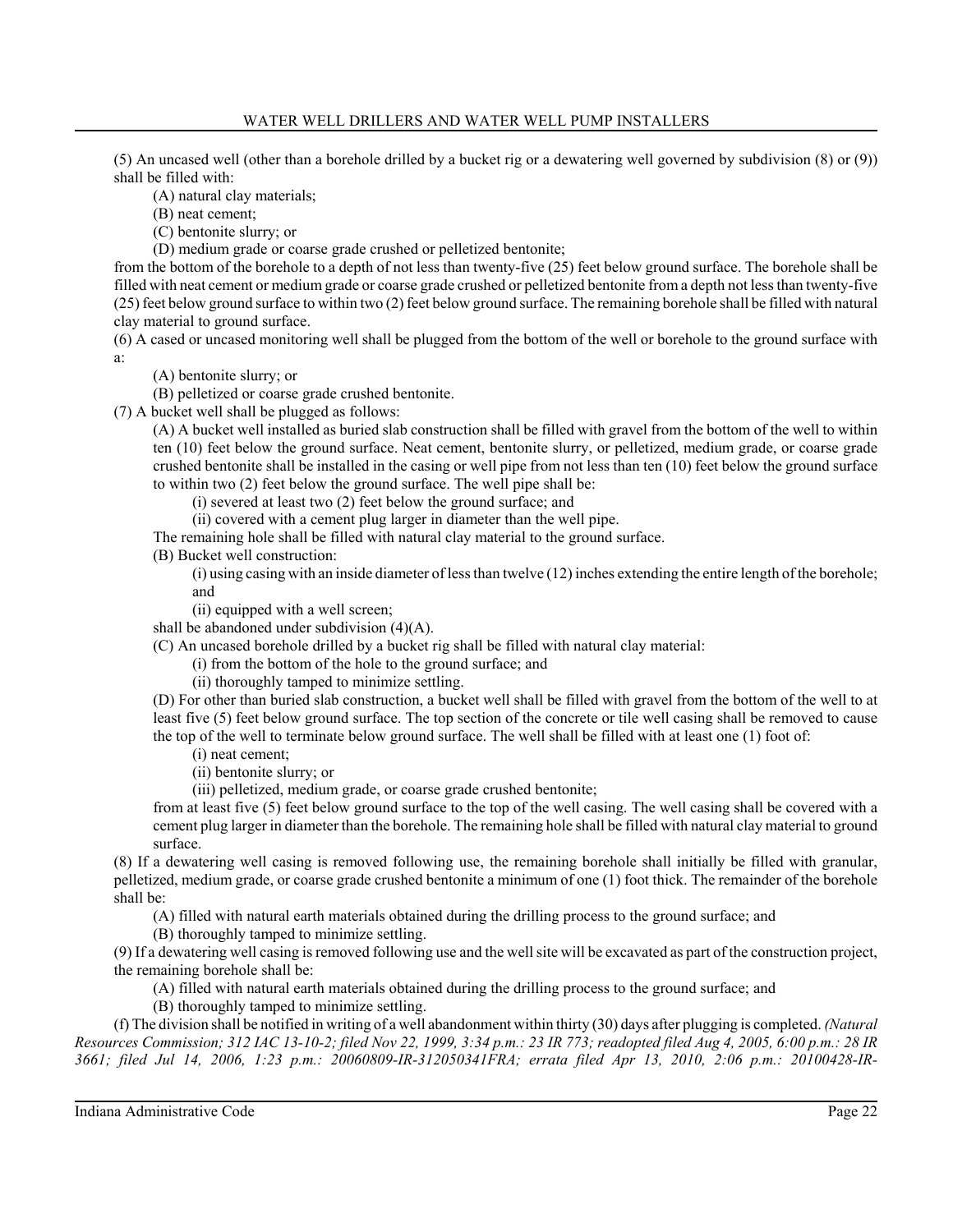*312100231ACA; readopted filed May 20, 2011, 3:28 p.m.: 20110615-IR-312110002RFA; filed Dec 20, 2011, 1:55 p.m.: 20120118- IR-312110332FRA)*

## **Rule 11. Inspections**

### **312 IAC 13-11-1 Inspections; compliance**

Authority: IC 25-39-4-2; IC 25-39-4-9 Affected: IC 25-39

Sec. 1. A conservation officer or another representative of the department may:

(1) observe the installation of a water well or pump; and

(2) inspect equipment used to drill a well or install a pump.

Work that does not comply with this article or IC 25-39 must be promptly corrected by the water well driller or water well pump installer. Work that is covered contrary to the request of a department representative must, upon request, be uncovered for inspection and replaced by the water well driller or pump installer. *(Natural Resources Commission; 312 IAC 13-11-1; filed Nov 22, 1999, 3:34 p.m.: 23 IR 774; readopted filed Aug 4, 2005, 6:00 p.m.: 28 IR 3661; readopted filed May 20, 2011, 3:28 p.m.: 20110615-IR-312110002RFA; filed Dec 20, 2011, 1:55 p.m.: 20120118-IR-312110332FRA)*

# **312 IAC 13-11-2 Inspections by the department of records of a water well driller or water well pump installer**

Authority: IC 25-39-4 Affected: IC 25-39

Sec. 2. A conservation officer or another representative of the department may, at any reasonable time, inspect any record maintained by a water well driller or water well pump installer that is needed to comply with IC 25-39 or this article. *(Natural Resources Commission; 312 IAC 13-11-2; filed Nov 22, 1999, 3:34 p.m.: 23 IR 774; readopted filed Aug 4, 2005, 6:00 p.m.: 28 IR 3661; readopted filed May 20, 2011, 3:28 p.m.: 20110615-IR-312110002RFA; filed Dec 20, 2011, 1:55 p.m.: 20120118-IR-312110332FRA)*

# **Rule 12. Enforcement**

### **312 IAC 13-12-1 Administrative enforcement**

Authority: IC 14-10-2-4; IC 25-39-4-2; IC 25-39-4-9 Affected: IC 4-21.5; IC 25-39

Sec. 1. (a) This rule governs enforcement of IC 25-39 and this article by the department under IC 4-21.5 and 312 IAC 3-1. (b) This rule does not limit the authority to enforce IC 25-39 and this article through any other lawful method.

(c) This rule does not establish a basis for an action against a water well driller or water well pump installer by a person other than the department. *(Natural Resources Commission; 312 IAC 13-12-1; filed Nov 22, 1999, 3:34 p.m.: 23 IR 774; readopted filed Aug 4, 2005, 6:00 p.m.: 28 IR 3661; readopted filed May 20, 2011, 3:28 p.m.: 20110615-IR-312110002RFA; filed Dec 20, 2011, 1:55 p.m.: 20120118-IR-312110332FRA)*

#### **312 IAC 13-12-2 Suspension or revocation of a license as a water well driller or water well pump installer**

Authority: IC 14-10-2-4; IC 25-39-4-2; IC 25-39-4-9

Affected: IC 4-21.5-3-6; IC 4-21.5-4; IC 25-39-4

Sec. 2. (a) The division may seek to suspend or revoke the license of a water well driller or water well pump installer who has done any of the following:

(1) Acted as a well driller or water well pump installer without a license in violation of IC 25-39.

- (2) Secured a license through error or fraud.
- (3) Failed to comply with the requirements set forth in any of the following:

(A) IC 25-39-4-1, IC 25-39-4-2, IC 25-39-4-4, IC 25-39-4-5, or IC 25-39-4-6.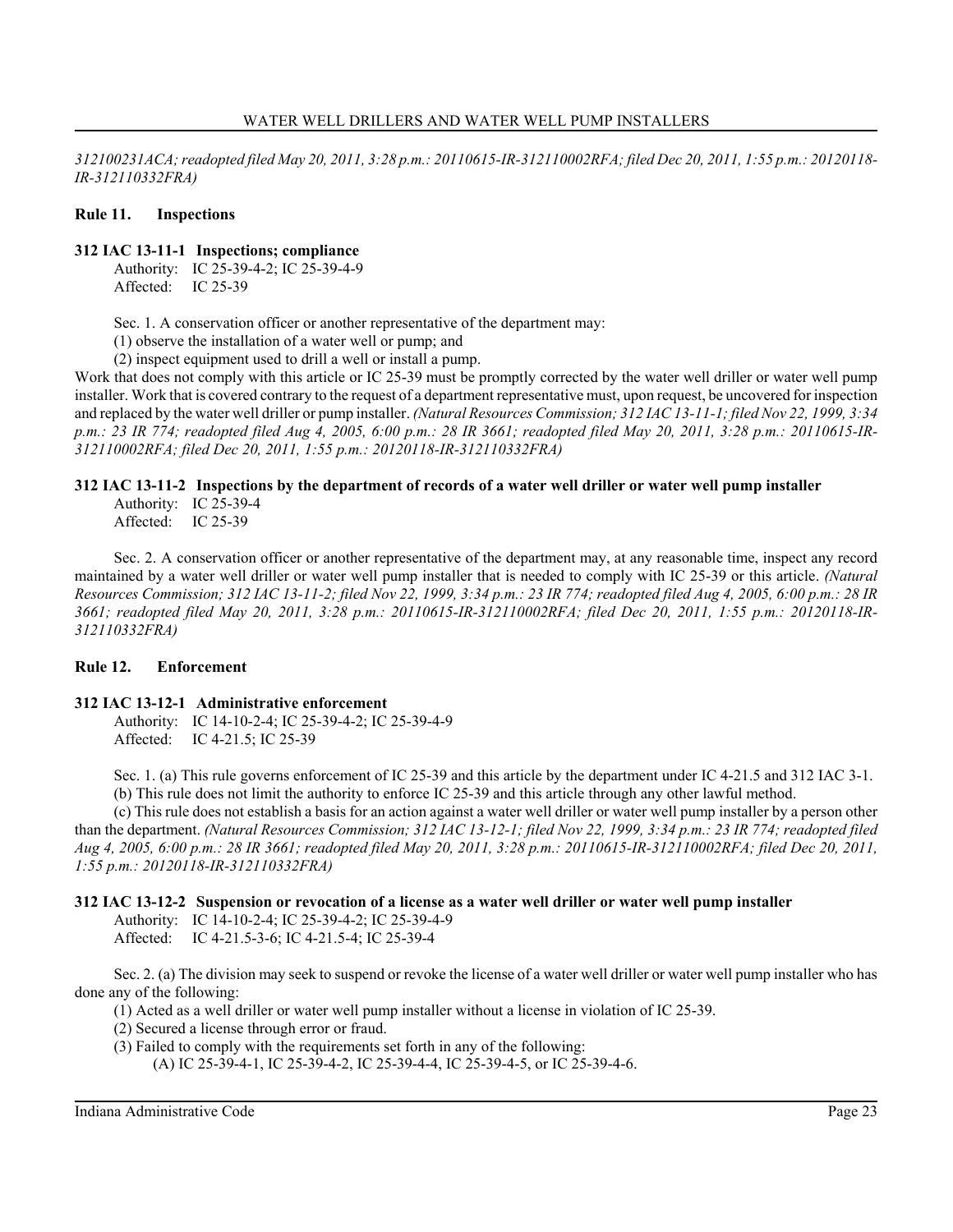(B) 312 IAC 13-2 through 312 IAC 13-10.

(b) An action under this section is governed by IC 4-21.5-3-6 and shall be initiated by the division with the issuance of a written notice directed to the person who is the subject of the action. The notice shall include the following:

(1) A brief description of the order for suspension or revocation. An order for a license suspension shall not exceed a period of effectiveness that exceeds ninety (90) days.

(2) A declaration that the recipient of the order may seek:

(A) a stay of effectiveness of the suspension or revocation;

(B) review of the suspension or revocation; or

(C) both a stay of effectiveness and review of the suspension or revocation;

by making a written request within eighteen (18) days of issuance addressed to:

Director, Division of Hearings

Natural Resources Commission

Indiana Government Center North

100 North Senate Avenue, Room N501

Indianapolis, Indiana 46204-2200.

(c) An order issued by the division under subsection (b) is effective fifteen (15) days after issuance unless the recipient of the order obtains a stay of effectiveness. This subsection does not preclude the department from issuing, under IC 4-21.5-4, an emergency or other temporary order with respect to the license. *(Natural Resources Commission; 312 IAC 13-12-2; filed Nov 22, 1999, 3:34 p.m.: 23 IR 774; readopted filed Aug 4, 2005, 6:00 p.m.: 28 IR 3661; readopted filed May 20, 2011, 3:28 p.m.: 20110615-IR-312110002RFA; filed Dec 20, 2011, 1:55 p.m.: 20120118-IR-312110332FRA)*

# **312 IAC 13-12-3 Denial of a new, renewal, or restoration license as a water well driller or water well pump installer**

Authority: IC 14-10-2-4; IC 25-39-4-2; IC 25-39-4-9 Affected: IC 4-21.5-3-5; IC 4-21.5-4; IC 25-39-4

Sec. 3. (a) The division may refuse to grant, renew, or restore a license to a person who has done any of the following:

(1) Acted as a well driller or water well pump installer without a license in violation of IC 25-39.

(2) Secured a license through error or fraud.

(3) Failed to comply with the requirements set forth in any of the following:

(A) IC 25-39-4-1, IC 25-39-4-2, IC 25-39-4-4, IC 25-39-4-5, or IC 25-39-4-6.

(B) 312 IAC 13-2 through 312 IAC 13-10.

(b) An action under this section is governed by IC 4-21.5-3-5 and shall be initiated by the division with the issuance of a written notice directed to the applicant and to any person who has requested notice under IC 4-21.5-3-5(b)(4). The notice shall include the following:

(1) A brief description of the denial order and the basis for the denial.

(2) A declaration that the recipient of the order may seek administrative review by making a written request within eighteen

(18) days of issuance addressed to:

Director, Division of Hearings Natural Resources Commission Indiana Government Center North 100 North Senate Avenue, Room N501 Indianapolis, Indiana 46204-2200.

(c) If:

(1) the division orders the denial of a license renewal; and

(2) a timely and sufficient application was made for renewal of the license;

the existing license does not expire until the commission has disposed of a proceeding. This subsection does not preclude the department from issuing, under IC 4-21.5-4, an emergency or other temporary order with respect to the license. *(Natural Resources Commission; 312 IAC 13-12-3; filed Nov 22, 1999, 3:34 p.m.: 23 IR 775; readopted filed Aug 4, 2005, 6:00 p.m.: 28 IR 3661; readopted filed May 20, 2011, 3:28 p.m.: 20110615-IR-312110002RFA; filed Dec 20, 2011, 1:55 p.m.: 20120118-IR-312110332FRA)*